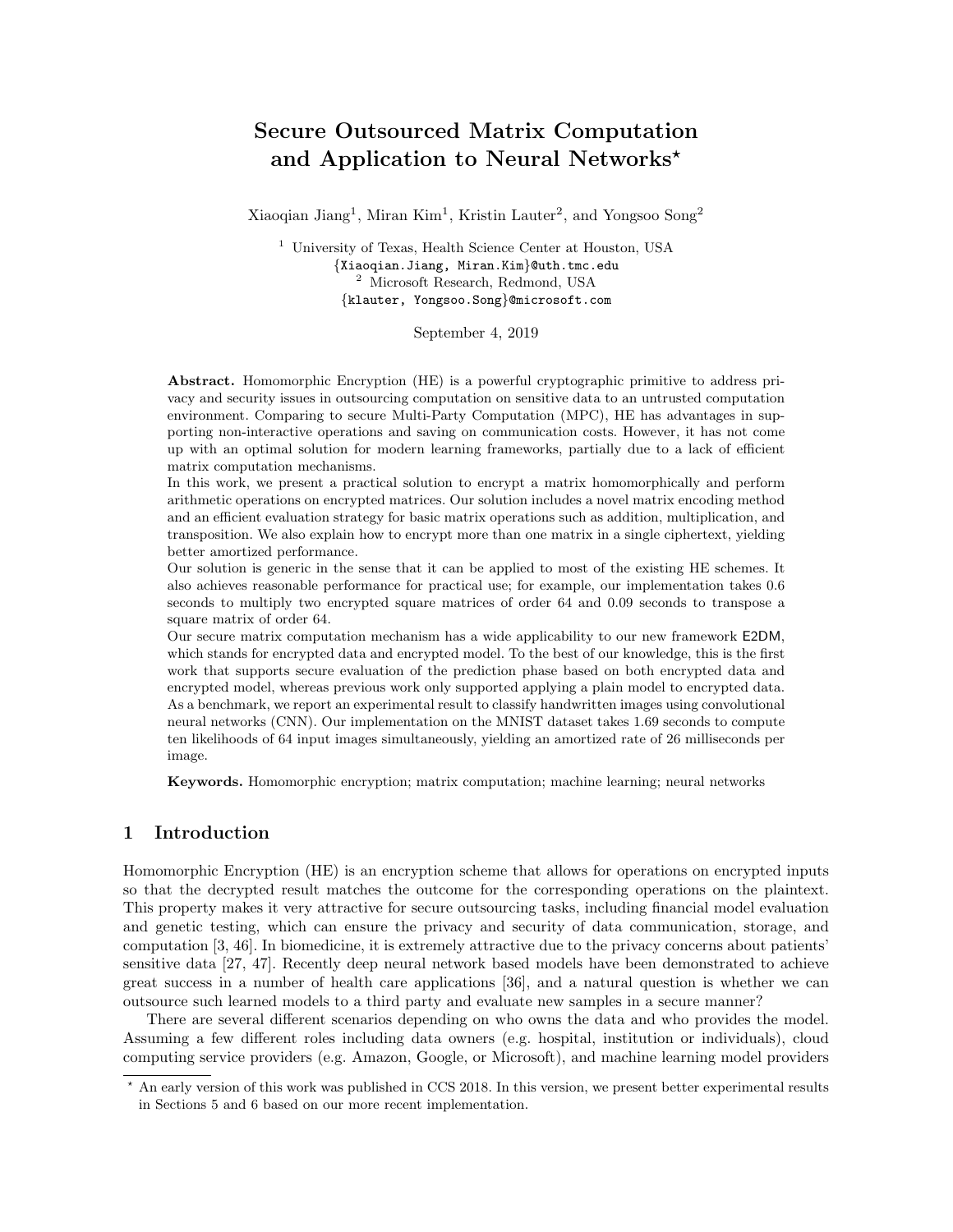(e.g. researchers and companies), we can imagine the following situations: (1) the data owner trains a model and makes it available on a computing service provider to be used to make predictions on encrypted inputs from other data owners; (2) model providers encrypt their trained classifier models and upload them to a cloud service provider to make predictions on encrypted inputs from various data owners; and (3) a cloud service provider trains a model on encrypted data from some data owners and uses the encrypted trained model to make predictions on new encrypted inputs. The first scenario has been previously studied in CryptoNets [23] and subsequent follow-up work [10, 7]. The second scenario was considered by Makri et al. [35] based on Multi-Party Computation (MPC) using polynomial kernel support vector machine classification. However, the second and third scenarios with an HE system have not been studied yet. In particular, classification tasks for these scenarios rely heavily on efficiency of secure matrix computation on encrypted inputs.

### 1.1 Our Contribution

In this paper, we introduce a generic method to perform arithmetic operations on encrypted matrices using an HE system. Our solution requires  $O(d)$  homomorphic operations to compute a product of two encrypted matrices of size  $d \times d$ , compared to  $O(d^2)$  of the previous best method. We extend basic matrix arithmetic to some advanced operations: transposition and rectangular matrix multiplication. We also describe how to encrypt multiple matrices in a single ciphertext, yielding a better amortized performance per matrix.

We apply our matrix computation mechanism to a new framework E2DM, which takes encrypted data and encrypted machine learning model to make predictions securely. This is the first HE-based solution that can be applied to the prediction phase of the second and third scenarios described above. As a benchmark of this framework, we implemented an evaluation of convolutional neural networks (CNN) model on the MNIST dataset [33] to compute ten likelihoods of handwritten images.

#### 1.2 Technical Details

After Gentry's first construction of a fully HE scheme [21], there have been several attempts to improve efficiency and flexibility of HE systems. For example, the ciphertext packing technique allows multiple values to be encrypted in a single ciphertext, thereby performing parallel computation on encrypted vectors in a Single Instruction Multiple Data (SIMD) manner. In the current literature, most of practical HE schemes [9, 8, 18, 13] support their own packing methods to achieve better amortized complexity of homomorphic operations. Besides component-wise addition and multiplication on plaintext vectors, these schemes provide additional functionalities such as scalar multiplication and slot rotation. In particular, permutations on plaintext slots enable us to interact with values located in different plaintext slots.

A naive solution for secure multiplication between two matrices of size  $d \times d$  is to use  $d^2$  distinct ciphertexts to represent each input matrix (one ciphertext per one matrix entry) and apply pure SIMD



Fig. 1: Our matrix multiplication algorithm with  $d = 3$ .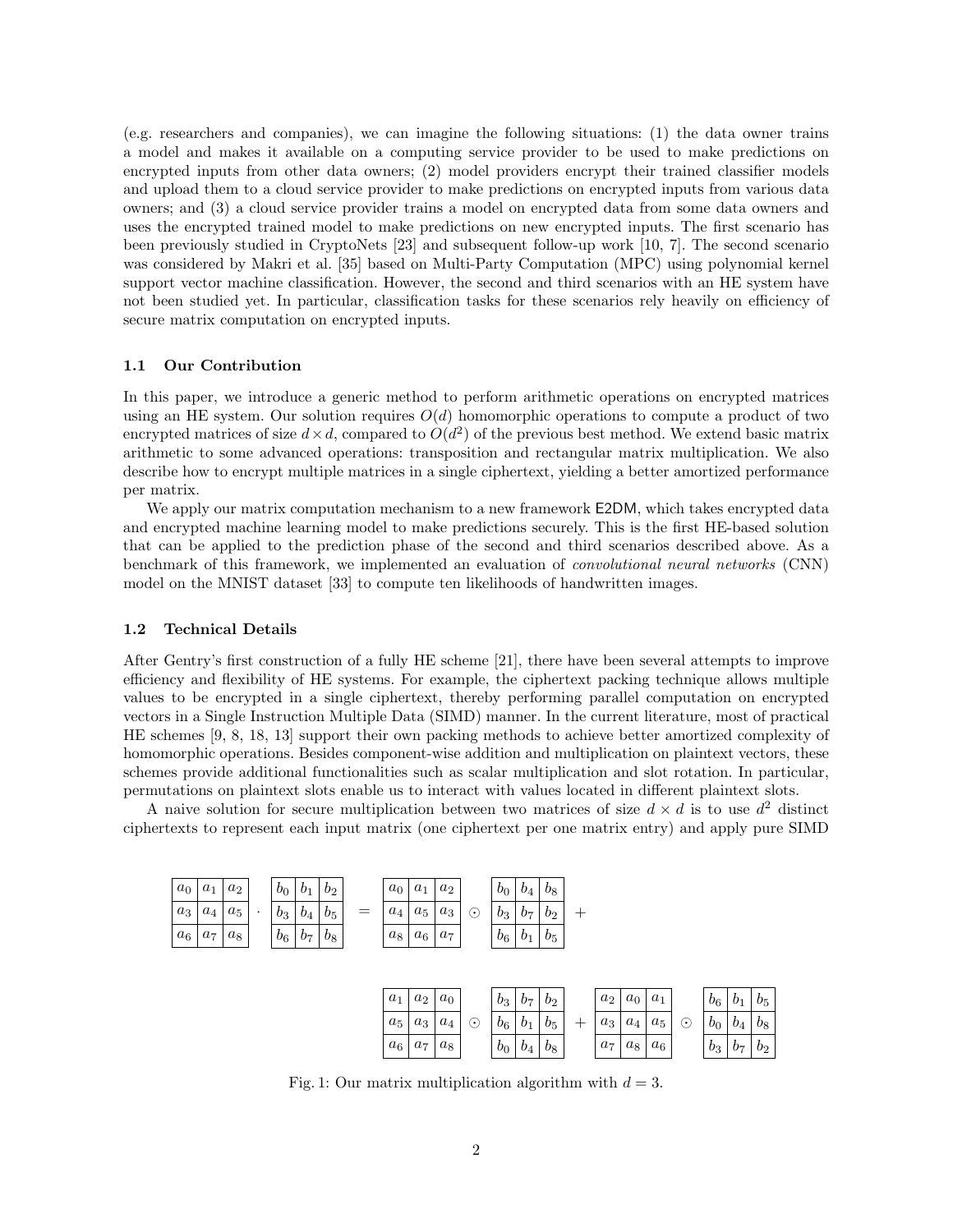operations (addition and multiplication) on encrypted vectors. This method consumes one level for homomorphic multiplication, but it takes  $O(d^3)$  multiplications. Another approach is to consider a matrix multiplication as a series of matrix-vector multiplications. Halevi and Shoup [24] introduced a matrix encoding method based on its diagonal decomposition, putting the matrix in diagonal order and mapping each of them to a single ciphertext. So it requires d ciphertexts to represent the matrix and the matrixvector multiplication can be computed using  $O(d)$  rotations and multiplications. Therefore, the matrix multiplication takes  $O(d^2)$  complexity and has a depth of a single multiplication.

We propose an efficient method to perform matrix operations by combining HE-friendly operations on packed ciphertexts such as SIMD arithmetics, scalar multiplication, and slot rotation. We first define a simple encoding map that identifies an arbitrary matrix of size  $d \times d$  with a vector of dimension  $n = d^2$ having the same entries. Let  $\odot$  denote the component-wise product between matrices. Then matrix multiplication can be expressed as  $A \cdot B = \sum_{i=0}^{d-1} A_i \odot B_i$  for some matrices  $A_i$  (resp.  $B_i$ ) obtained from A (resp. B) by taking specific permutations. Figure 1 describes this equality for the case of  $d = 3$ . We remark that the initial matrix  $A_0$  (resp.  $B_0$ ) can be computed with  $O(d)$  rotations, and that for any  $1 \leq i < d$  the permuted matrix  $A_i$  (resp.  $B_i$ ) can be obtained by  $O(1)$  rotations from the initial matrix. Thus the total computational complexity is bounded by  $O(d)$  rotations and multiplications. We refer to Table 1 for comparison of our method with prior work in terms of the number of input ciphertexts for a single matrix, complexity, and the required depth for implementation. We denote homomorphic multiplication and constant multiplication by Mult and CMult, respectively.

| Methodology       | Number of<br>ciphertexts | Complexity       | Required depth     |  |
|-------------------|--------------------------|------------------|--------------------|--|
| Naive method      |                          | $O(d^{3})$       | 1 Mult             |  |
| Halevi-Shoup [26] |                          | $Q(d^{2})$       | 1 Mult             |  |
| )urs              |                          | $\mathcal{Y}(d)$ | 1 Mult $+$ 2 CMult |  |

Table 1: Comparison of secure d-dimensional matrix multiplication algorithms

Our basic solution is based on the assumption that a ciphertext can encrypt  $d^2$  plaintext slots, but it can be extended to support matrix computation of an arbitrary size. When a ciphertext has more than  $d^2$ plaintext slots, for example, we can encrypt multiple matrices in a single ciphertext and carry out matrix operations in parallel. On the other hand, if a matrix is too large to be encoded into one ciphertext, one can partition it into several sub-matrices and encrypt them individually. An arithmetic operation over large matrices can be expressed using block-wise operations, and the computation on the sub-matrices can be securely done using our basic matrix algorithms. We use this approach to evaluate an encrypted neural networks model on encrypted data.

Our implementation is based on an HE scheme of Cheon et al. [13], which is optimized in computation over the real numbers. For example, it took 0.6 seconds to securely compute the product of two matrices of size  $64 \times 64$  and 0.09 seconds to transpose a single matrix of size  $64 \times 64$ . For the evaluation of an encrypted CNN model, we adapted a similar network topology to CryptoNets: one convolution layer and two fully connected (FC) layers with square activation function. This model is obtained from the keras library [14] by training 60,000 images of the MNIST dataset, and used for the classification of handwriting images of size  $28 \times 28$ . It took 1.69 seconds to compute ten likelihoods of encrypted 64 input images using the encrypted CNN model, yielding an amortized rate of 26 milliseconds per image. This model achieves a prediction accuracy of 98.1% on the test set.

# 2 Preliminaries

The binary logarithm will be simply denoted by  $log(\cdot)$ . We denote vectors in bold, e.g. a, and every vector in this paper is a row vector. For a  $d_1 \times d$  matrix  $A_1$  and a  $d_2 \times d$  matrix  $A_2$ ,  $(A_1; A_2)$  denotes the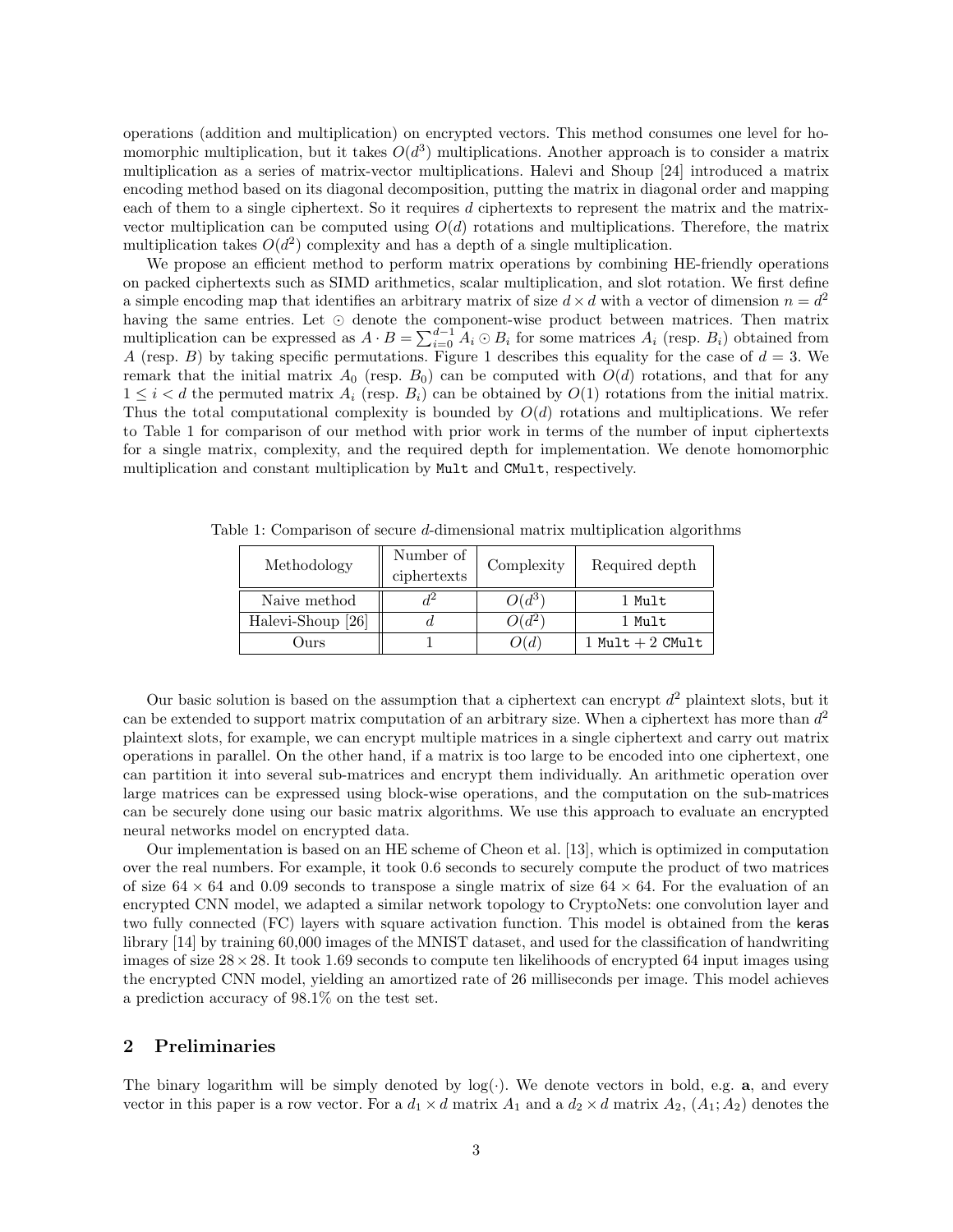$(d_1+d_2)\times d$  matrix obtained by concatenating two matrices in a vertical direction. If two matrices  $A_1$  and  $A_2$  have the same number of rows,  $(A_1|A_2)$  denotes a matrix formed by horizontal concatenation. We let  $\lambda$  denote the security parameter throughout the paper: all known valid attacks against the cryptographic scheme under scope should take  $\Omega(2^{\lambda})$  bit operations.

# 2.1 Homomorphic Encryption

HE is a cryptographic primitive that allows us to compute on encrypted data without decryption and generate an encrypted result which matches that of operations on plaintext [9, 18, 6, 13]. So it enables us to securely outsource computation to a public cloud. This technology has great potentials in many real-world applications such as statistical testing, machine learning, and neural networks [40, 29, 23, 31].

Let M and C denote the spaces of plaintexts and ciphertexts, respectively. An HE scheme  $\Pi$  = (KeyGen, Enc, Dec, Eval) is a quadruple of algorithms that proceeds as follows:

- KeyGen( $1^{\lambda}$ ). Given the security parameter  $\lambda$ , this algorithm outputs a public key pk, a public evaluation key evk and a secret key sk.
- Enc<sub>pk</sub> $(m)$ . Using the public key pk, the encryption algorithm encrypts a message  $m \in \mathcal{M}$  into a ciphertext  $ct \in C$ .
- Dec<sub>sk</sub>(ct). For the secret key sk and a ciphertext ct, the decryption algorithm returns a message  $m \in \mathcal{M}$ .
- Eval<sub>evk</sub> $(f; ct_1, \ldots, ct_k)$ . Using the evaluation key evk, for a circuit  $f : \mathcal{M}^k \to \mathcal{M}$  and a tuple of ciphertexts ( $ct_1, \ldots, ct_k$ ), the evaluation algorithm outputs a ciphertext  $ct' \in \mathcal{C}$ .

An HE scheme  $\Pi$  is called *correct* if the following statements are satisfied with an overwhelming probability:

- $\mathsf{Dec}_{\mathsf{sk}}(\mathsf{ct}) = \mathbf{m}$  for any  $\mathbf{m} \in \mathcal{M}$  and  $\mathsf{ct} \leftarrow \mathsf{Enc}_{\mathsf{pk}}(\mathbf{m})$ .
- Dec<sub>sk</sub>(ct') =  $f(m_1, \ldots, m_k)$  with an overwhelming probability if  $ct' \leftarrow \text{Eval}_{evk}(f; ct_1, \ldots, ct_k)$  for an arithmetic circuit  $f: \mathcal{M}^k \to \mathcal{M}$  and for some ciphertexts  $\mathsf{ct}_1, \ldots, \mathsf{ct}_k \in \mathcal{C}$  such that  $\mathsf{Dec}_{\mathsf{sk}}(\mathsf{ct}_i) = \mathbf{m}_i$ .

An HE system can securely evaluate an arithmetic circuit  $f$  consisting of addition and multiplication gates. Throughout this paper, we denote by  $Add(ct_1, ct_2)$  and  $Mult_{evk}(ct_1, ct_2)$  the homomorphic addition and multiplication between two ciphertexts  $ct_1$  and  $ct_2$ , respectively. In addition, we let CMult<sub>evk</sub>(ct;u) denote the multiplication of ct with a scalar  $u \in M$ . For simplicity, we will omit the subscript of the algorithms when it is clear from the context.

#### 2.2 Ciphertext Packing Technique

Ciphertext packing technique allows us to encrypt multiple values into a single ciphertext and perform computation in a SIMD manner. After Smart and Vercauteren [45] first introduced a packing technique based on polynomial-CRT, it has been one of the most important features of HE systems. This method represents a native plaintext space M as a set of *n*-dimensional vectors in  $\mathcal{R}^n$  over a ring R using appropriate encoding/decoding methods (each factor is called a *plaintext slot*). One can encode and encrypt an element of  $\mathcal{R}^n$  into a ciphertext, and perform component-wise arithmetic operations over the plaintext slots at once. It enables us to reduce the expansion rate and parallelize the computation, thus achieving better performance in terms of amortized space and time complexity.

However, the ciphertext packing technique has a limitation that it is not easy to handle a circuit with some inputs in different plaintext slots. To overcome this problem, there have been proposed some methods to move data in the slots over encryption. For example, some HE schemes [22, 13] based on the ring learning with errors (RLWE) assumption exploit the structure of Galois group to implement the rotation operation on plaintext slots. That is, such HE schemes include the rotation algorithm, denoted by Rot(ct;  $\ell$ ), which transforms an encryption ct of  $m = (m_0, \ldots, m_{n-1}) \in \mathcal{M} = \mathbb{R}^n$  into an encryption of  $\rho(\mathbf{m}; \ell) := (m_{\ell}, \ldots, m_{n-1}, m_0, \ldots, m_{\ell-1})$ . Note that  $\ell$  can be either positive or negative, and a rotation by  $(-\ell)$  is the same as a rotation by  $(n - \ell)$ .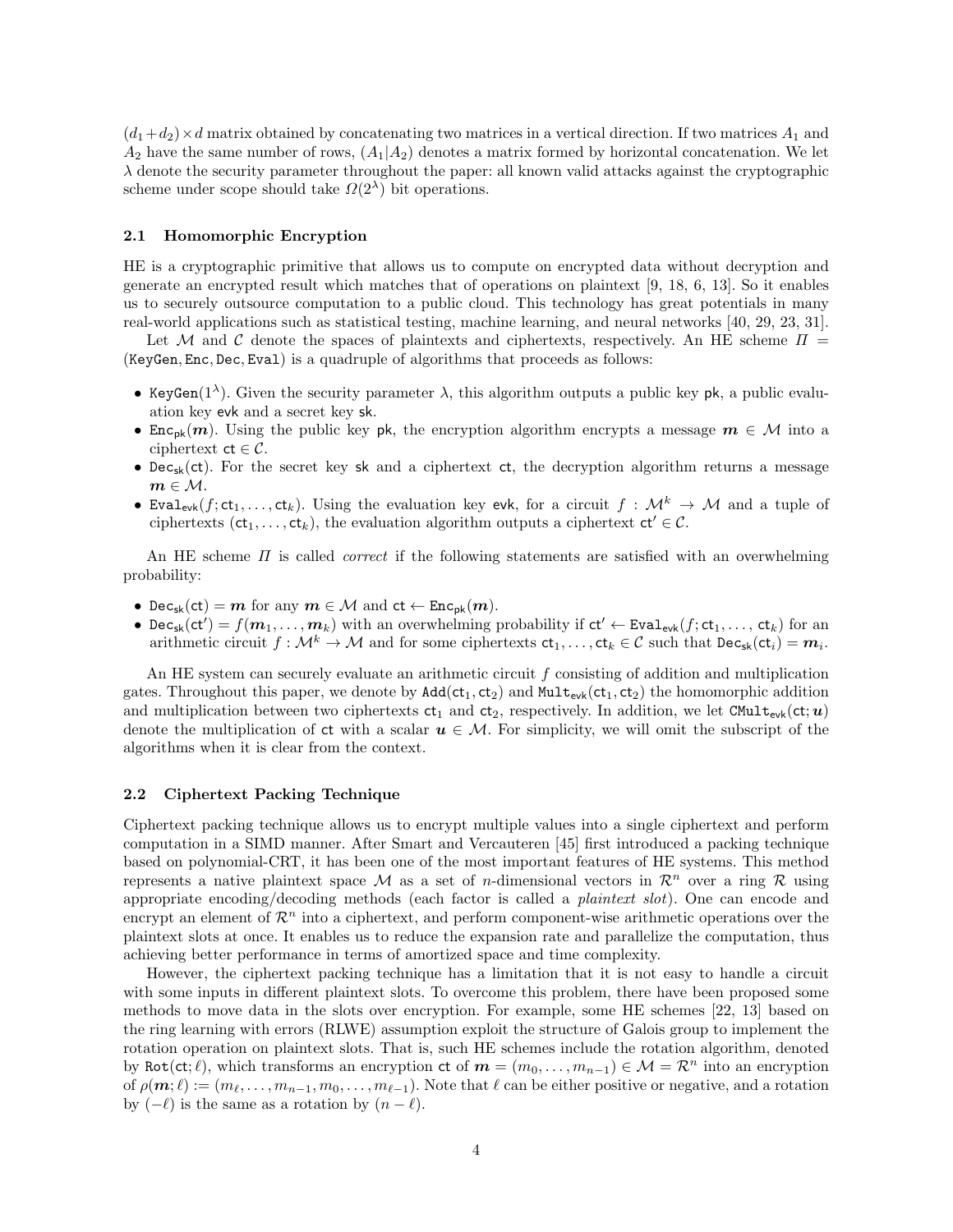#### 2.3 Linear Transformations

Halevi and Shoup [24] introduced a method to evaluate an arbitrary linear transformation on encrypted vectors. In general, an arbitrary linear transformation  $L : \mathbb{R}^n \to \mathbb{R}^n$  over plaintext vectors can be represented as  $L : \mathbf{m} \mapsto U \cdot \mathbf{m}$  for some matrix  $U \in \mathbb{R}^{n \times n}$ . We can express the matrix-vector multiplication by combining rotation and constant multiplication operations.

Specifically, for  $0 \leq \ell \leq n$ , we define the  $\ell$ -th diagonal vector of U by  $u_{\ell} = (U_{0,\ell}, U_{1,\ell+1}, \ldots,$  $U_{n-\ell-1,n-1}, U_{n-\ell,0}, \ldots, U_{n-1,\ell-1}) \in \mathcal{R}^n$ . Then we have

$$
U \cdot \boldsymbol{m} = \sum_{0 \leq \ell < n} (\boldsymbol{u}_{\ell} \odot \rho(\boldsymbol{m}; \ell)) \tag{1}
$$

where  $\odot$  denotes the component-wise multiplication between vectors. Given a matrix  $U \in \mathcal{R}^{n \times n}$  and an encryption ct of the vector  $m$ , Algorithm 1 describes how to compute a ciphertext of the desired vector  $U \cdot m$ .

| Algorithm 1 Homomorphic linear transformation                |  |  |  |  |  |
|--------------------------------------------------------------|--|--|--|--|--|
| procedure LinTrans(ct; $U$ )                                 |  |  |  |  |  |
| 1: $ct' \leftarrow \text{CMult}(\text{ct}; u_0)$             |  |  |  |  |  |
| 2: for $\ell = 1$ to $n - 1$ do                              |  |  |  |  |  |
| 3: $ct' \leftarrow Add(ct', CMulti(Rot(ct;\ell); u_{\ell}))$ |  |  |  |  |  |
| $4:$ end for                                                 |  |  |  |  |  |
| $5:$ return $ct'$                                            |  |  |  |  |  |
|                                                              |  |  |  |  |  |

As shown in Algorithm 1, the computational cost of matrix-vector multiplication is about  $n$  additions, constant multiplications, and rotations. Note that rotation operation needs to perform a key-switching operation and thus is comparably expensive than the other two operations. So we can say that the complexity is asymptotically  $O(n)$  rotations. It can be reduced when the number of nonzero diagonal vectors of U is relatively small.

# 3 Secure Matrix Multiplication via Homomorphic Encryption

In this section, we propose a simple encoding method to convert a matrix into a plaintext vector in a SIMD environment. Based on this encoding method, we devise an efficient algorithm to carry out basic matrix operations over encryption.

#### 3.1 Permutations for Matrix Multiplication

We propose an HE-friendly expression of the matrix multiplication operation. For a  $d \times d$  square matrix  $A = (A_{i,j})_{0 \leq i,j \leq d}$ , we first define useful permutations  $\sigma$ ,  $\tau$ ,  $\phi$ , and  $\psi$  on the set  $\mathcal{R}^{d \times d}$ . For simplicity, we identify  $\mathbb{Z} \cap [0, d)$  as a representative of  $\mathbb{Z}_d$  and write  $[i]_d$  to denote the reduction of an integer i modulo  $d$  into that interval. All the indexes will be considered as integers modulo  $d$ .

$$
\bullet \ \sigma(A)_{i,j} = A_{i,i+j}.
$$

$$
\bullet \ \tau(A)_{i,j} = A_{i+j,j}.
$$

- $\phi(A)_{i,j} = A_{i,j+1}.$
- $\psi(A)_{i,j} = A_{i+1,j}$ .

Note that  $\phi$  and  $\psi$  represent the column and row shifting functions, respectively. Then for two square matrices  $A$  and  $B$  of order  $d$ , we can express their matrix product  $AB$  as follows:

$$
A \cdot B = \sum_{k=0}^{d-1} (\phi^k \circ \sigma(A)) \odot (\psi^k \circ \tau(B)), \qquad (2)
$$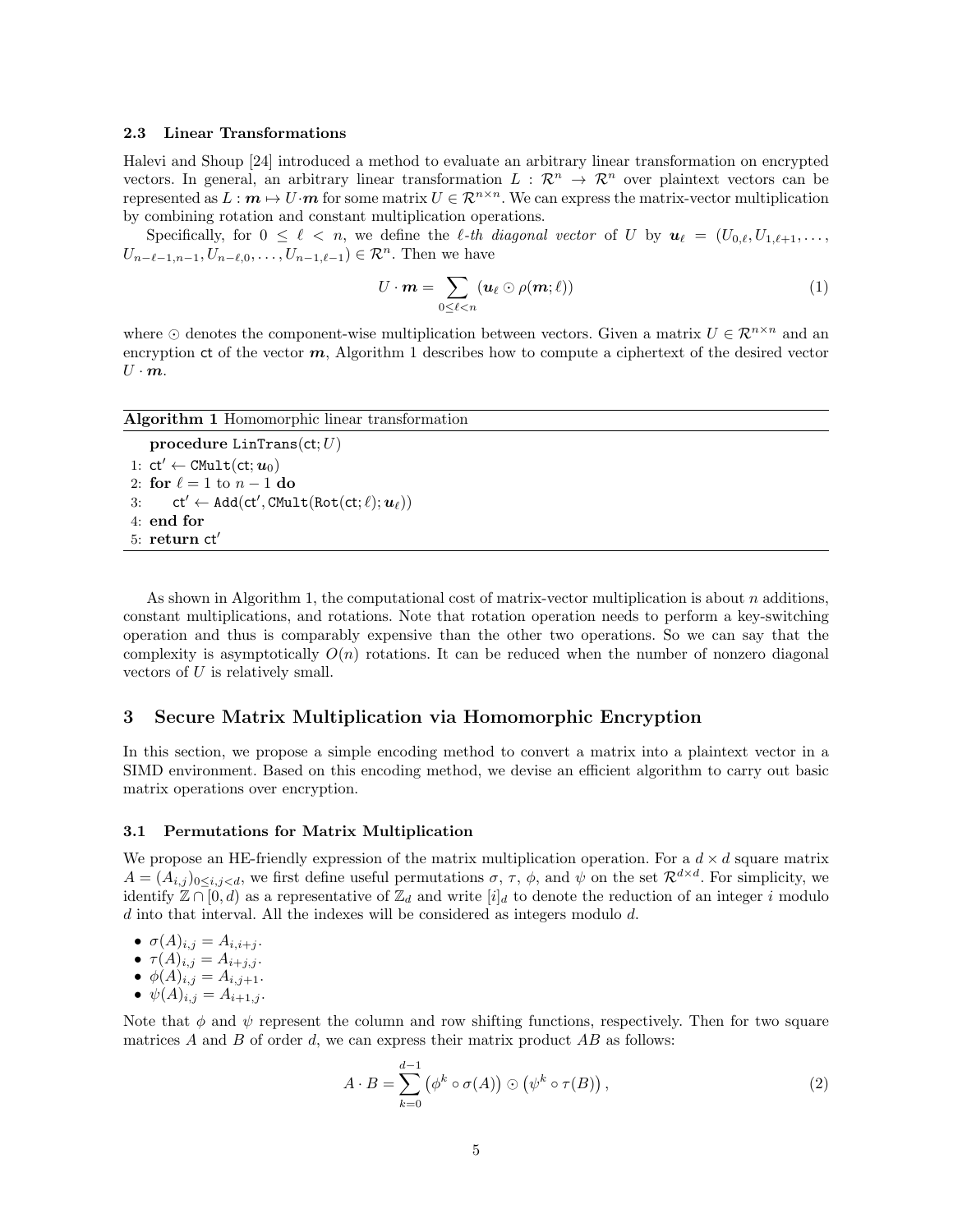where  $\odot$  denotes the component-wise multiplication between matrices. The correctness is shown in the following equality by computing the matrix component of the index  $(i, j)$ :

$$
\sum_{k=0}^{d-1} (\phi^k \circ \sigma(A))_{i,j} \cdot (\psi^k \circ \tau(B))_{i,j} = \sum_{k=0}^{d-1} \sigma(A)_{i,j+k} \cdot \tau(B)_{i+k,j}
$$
  
= 
$$
\sum_{k=0}^{d-1} A_{i,i+j+k} \cdot B_{i+j+k,j}
$$
  
= 
$$
\sum_{k=0}^{d-1} A_{i,k} \cdot B_{k,j}
$$
  
= 
$$
(A \cdot B)_{i,j}.
$$

Since Equation (2) consists of permutations on matrix entries and the Hadamard multiplication operations, we can efficiently evaluate it using an HE system with ciphertext packing method.

#### 3.2 Matrix Encoding Method

We propose a row ordering encoding map to transform a vector of dimension  $n = d^2$  into a matrix in  $\mathcal{R}^{d \times d}$ . For a vector  $\boldsymbol{a} = (a_k)_{0 \leq k < n}$ , we define the encoding map  $\iota : \mathcal{R}^n \to \mathcal{R}^{d \times d}$  by

$$
\iota: \mathbf{a} \mapsto A = (a_{d \cdot i + j})_{0 \leq i, j < d},
$$

i.e., **a** is the concatenation of row vectors of A. It is clear that  $\iota(\cdot)$  is an isomorphism between additive groups, which implies that matrix addition can be securely computed using homomorphic addition in a SIMD manner. In addition, one can perform multiplication by scalars by adapting a constant multiplication of an HE scheme. Throughout this paper, we identify two spaces  $\mathcal{R}^n$  and  $\mathcal{R}^{d \times d}$  with respect to the  $\iota(\cdot)$ , so a ciphertext will be called an encryption of A if it encrypts the plaintext vector  $\mathbf{a} = \iota^{-1}(A)$ .

# 3.3 Matrix Multiplication on Packed Ciphertexts

An arbitrary permutation operation on  $\mathcal{R}^{d \times d}$  can be understood as a linear transformation  $L: \mathcal{R}^n \to \mathcal{R}^n$ such that  $n = d^2$ . In general, its matrix representation  $U \in \{0,1\}^{n \times n} \subseteq \mathbb{R}^{n \times n}$  has n number of nonzero diagonal vectors. So if we directly evaluate the permutations  $A \mapsto \phi^k \circ \sigma(A)$  and  $B \mapsto \psi^k \circ \tau(B)$  for  $1 \leq k \leq d$ , each of them requires  $O(d^2)$  homomorphic operations and thus the total complexity is  $O(d^3)$ . We provide an efficient algorithm to perform the matrix multiplication on packed ciphertexts by combining Equation (2) and our matrix encoding map.

### 3.3.1 Tweaks of Permutations

We focus on the following four permutations  $\sigma$ ,  $\tau$ ,  $\phi$ , and  $\psi$  described above. We let  $U^{\sigma}$ ,  $U^{\tau}$ ,  $V$ , and  $W$ denote the matrix representations corresponding to these permutations, respectively. Firstly, the matrix representations  $U^{\sigma}$  and  $U^{\tau}$  of  $\sigma$  and  $\tau$  are expressed as follows:

$$
U_{d \cdot i+j,\ell}^{\sigma} = \begin{cases} 1 & \text{if } \ell = d \cdot i + [i+j]_d; \\ 0 & \text{otherwise}; \end{cases}
$$

$$
U_{d \cdot i+j,\ell}^{\tau} = \begin{cases} 1 & \text{if } \ell = d \cdot [i+j]_d + j; \\ 0 & \text{otherwise,} \end{cases}
$$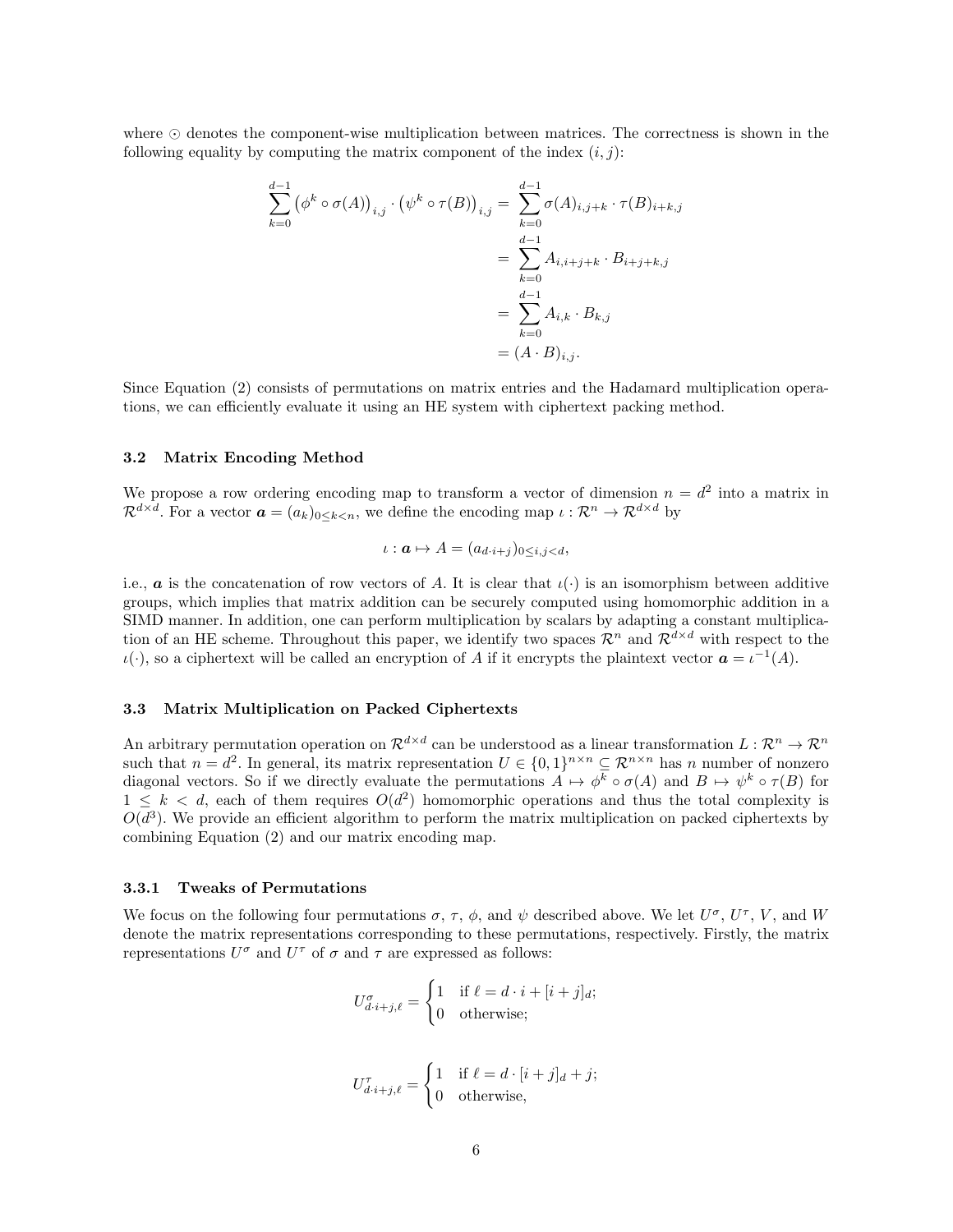for  $0 \le i, j < d$  and  $0 \le \ell < d^2$ . Similarly, for  $1 \le k < d$ , the matrix representations of  $\phi^k$  and  $\psi^k$  can be computed as follows:

$$
V_{d \cdot i+j,\ell}^k = \begin{cases} 1 & \text{if } \ell = d \cdot i + [j+k]_d; \\ 0 & \text{otherwise}; \end{cases}
$$
  

$$
W_{d \cdot i+j,\ell}^k = \begin{cases} 1 & \text{if } \ell = d \cdot [i+k]_d + j; \\ 0 & \text{otherwise}, \end{cases}
$$

for  $0 \leq i, j < d$  and  $0 \leq \ell < d^2$ .

As described in Equation (1), we employ the diagonal decomposition of the matrix representations for multiplications with encrypted vectors. Let us count the number of diagonal vectors to estimate the complexity. We use the same notation  $u_\ell$  to write the  $\ell$ -th diagonal vector of a matrix U. For simplicity, we identify  $u_{d^2-\ell}$  with  $u_{-\ell}$ . The matrix  $U^{\sigma}$  has exactly  $(2d-1)$  number of nonzero diagonal vectors, denoted by  $u_k^{\sigma}$  for  $k \in \mathbb{Z} \cap (-d, d)$ . The  $\ell$ -th diagonal vector of  $U^{\tau}$  is nonzero if and only if  $\ell$  is divisible by the integer d, so  $U^{\tau}$  has d nonzero diagonal vectors. For any  $1 \leq k \leq d$ , the matrix  $V^{k}$  has two nonzero diagonal vectors  $v_k$  and  $v_{k-d}$ . Similarly, the matrix W<sup>k</sup> has the only nonzero diagonal vector  $w_{d,k}$ . Therefore, homomorphic evaluations of the permutations  $\sigma$  and  $\tau$  require  $O(d)$  rotations while it takes  $O(1)$  rotations to compute  $\psi^k$  or  $\phi^k$  for any  $1 \leq k < d$ .

### 3.3.2 Homomorphic Matrix Multiplication

Suppose that we are given two ciphertexts ct.A and ct.B that encrypt matrices A and B of size  $d \times$ d, respectively. In the following, we describe an efficient evaluation strategy for homomorphic matrix multiplication.

**Step 1-1:** This step performs the linear transformation  $U^{\sigma}$  on the input ciphertext ct.A. As mentioned above, the matrix  $U^{\sigma}$  is a sparse matrix with  $(2d - 1)$  number of nonzero diagonal vectors  $u_k^{\sigma}$  for  $k \in \mathbb{Z} \cap (-d, d)$ , so we can represent the linear transformation as

$$
U^{\sigma} \cdot \mathbf{a} = \sum_{-d < k < d} (\mathbf{u}_k^{\sigma} \odot \rho(\mathbf{a}; k)) \tag{3}
$$

where  $a = \iota^{-1}(A) \in \mathbb{R}^n$  is the vector representation of A. If  $k \geq 0$ , the k-th diagonal vector is computed by

$$
\boldsymbol{u}_k^{\sigma}[\ell] = \begin{cases} 1 & \text{if } 0 \le \ell - d \cdot k < (d - k); \\ 0 & \text{otherwise,} \end{cases}
$$

where  $u_k^{\sigma}[\ell]$  denotes the  $\ell$ -th component of  $u_k^{\sigma}$ . In the other cases  $k < 0$ , it is computed by

$$
\boldsymbol{u}_k^{\sigma}[\ell] = \begin{cases} 1 & \text{if } -k \le \ell - (d+k) \cdot d < d; \\ 0 & \text{otherwise.} \end{cases}
$$

Then Equation (3) can be securely computed as

$$
\sum_{-d < k < d} \mathtt{CMult}\left(\mathtt{Rot}(\mathtt{ct}.A; k); \boldsymbol{u}_k^{\sigma}\right),
$$

resulting the encryption of the plaintext vector  $U^{\sigma} \cdot \mathbf{a}$ , denoted by  $ct.A^{(0)}$ . Thus, the computational cost is about 2d additions, constant multiplications, and rotations.

Step 1-2: This step is to evaluate the linear transformation  $U^{\tau}$  on the input ciphertext ct.B. As described above, the matrix  $U^{\tau}$  has d nonzero diagonal vectors so we can express this matrix-vector multiplication as

$$
U^{\tau} \cdot \mathbf{b} = \sum_{0 \le k < d} (\mathbf{u}_{d \cdot k}^{\tau} \odot \rho(\mathbf{b}; d \cdot k)),\tag{4}
$$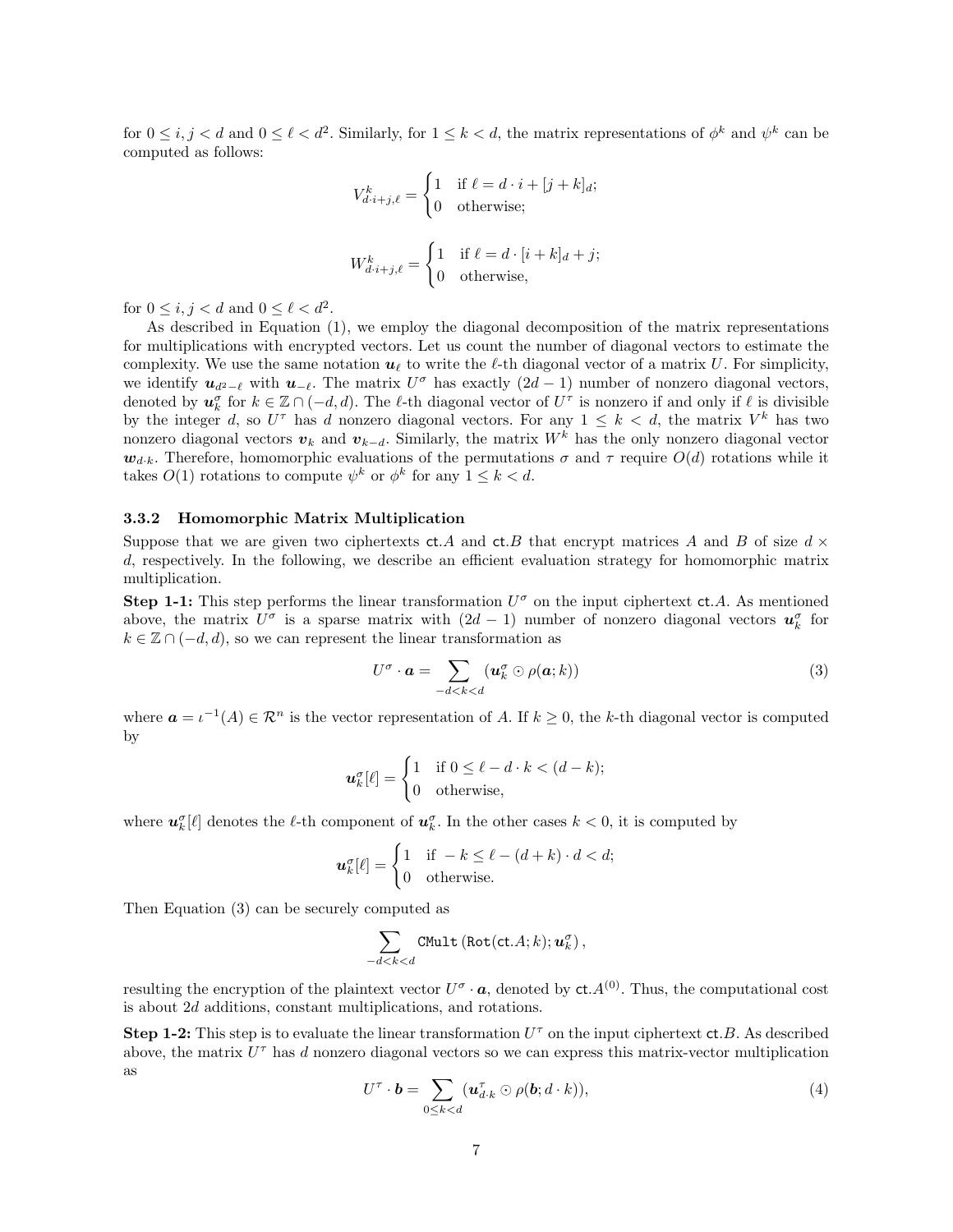where  $\mathbf{b} = \iota^{-1}(B)$  and  $\mathbf{u}_{d,k}^{\tau}$  is the  $(d \cdot k)$ -th diagonal vector of the matrix  $U^{\tau}$ . We note that for any  $0 \leq k < d$ , the vector  $u_{d,k}^{\tau}$  contains one in the  $(k + d \cdot i)$ -th component for  $0 \leq i < d$  and zeros in all the other entries. Then Equation (4) can be securely computed as

$$
\sum_{0 \leq k < d} \mathtt{CMult}\left(\mathtt{Rot}(\mathtt{ct}.B; d \cdot k); \boldsymbol{u}_{d \cdot k}^{\tau}\right),
$$

resulting the encryption of the plaintext vector  $U^{\tau} \cdot \bm{b}$ , denoted by  $ct.B^{(0)}$ . The complexity of this procedure is roughly half of the Step 1-1: d additions, constant multiplications, and rotations.

**Step 2:** This step securely computes the column and row shifting operations of  $\sigma(A)$  and  $\tau(B)$ , respectively. For  $1 \leq k < d$ , the column shifting matrix  $V^k$  has two nonzero diagonal vectors  $v_k$  and  $v_{k-d}$  that are computed by

$$
\boldsymbol{v}_k[\ell] = \begin{cases} 1 & \text{if } 0 \leq [\ell]_d < (d-k); \\ 0 & \text{otherwise}; \end{cases}
$$

$$
\boldsymbol{v}_{k-d}[\ell] = \begin{cases} 1 & \text{if } (d-k) \leq [\ell]_d < d; \\ 0 & \text{otherwise.} \end{cases}
$$

Then we get an encryption  $ct. A^{(k)}$  of the matrix  $\phi^k \circ \sigma(A)$  by adding two ciphertexts CMult(Rot  $(\text{ct.}A^{(0)}; k); v_k)$  and CMult(Rot(ct. $A^{(0)}; k - d; v_{k-d}$ ). In the case of the row shifting permutation, the corresponding matrix  $W^k$  has exactly one nonzero diagonal vector  $w_{d\cdot k}$  whose entries are all one. Thus we can obtain an encryption of the matrix  $\psi^k \circ \tau(B)$  by computing  $\mathsf{ct}.B^{(k)} \leftarrow \mathsf{Rot}(\mathsf{ct}.B^{(0)}; d \cdot k)$ . The computational cost of this procedure is about d additions, 2d constant multiplications, and 3d rotations.

**Step 3:** This step computes the Hadamard multiplication between the ciphertexts  $ct.A^{(k)}$  and  $ct.B^{(k)}$  for  $0 \leq k \leq d$ , and finally aggregates all the resulting ciphertexts. As a result, we get an encryption  $ct.AB$ of the matrix AB. The running time of this step is d homomorphic multiplications and additions.

In summary, we can perform the homomorphic matrix multiplication operation as described in Algorithm 2.

# Algorithm 2 Homomorphic matrix multiplication

```
procedure HE-MatMult(ct.A, ct.B)[Step 1-1]
  1: \mathsf{ct} A^{(0)} \leftarrow \mathsf{LinTrans}(\mathsf{ct}.A; U^{\sigma})[Step 1-2]
  2: \mathsf{ct}.B^{(0)} \leftarrow \mathsf{LinTrans}(\mathsf{ct}.B; U^\tau)[Step 2]
 3: for k = 1 to d - 1 do
  4: \qquad \mathsf{ct} . A^{(k)} \leftarrow \mathsf{LinTrans}(\mathsf{ct} . A^{(0)};V^k)5: \qquad \mathsf{ct}.B^{(k)} \leftarrow \mathsf{LinTrans}(\mathsf{ct}.B^{(0)};W^{k})6: end for
      [Step 3]
  7: \mathsf{ct}.AB \leftarrow \mathsf{Multi}(\mathsf{ct}.A^{(0)},\mathsf{ct}.B^{(0)})8: for k = 1 to d - 1 do
  9: ct.AB \leftarrow \texttt{Add}(\texttt{ct}.AB,\texttt{Mult}(\texttt{ct}.A^{(k)},\texttt{ct}.B^{(k)}))10: end for
11: return ct.AB
```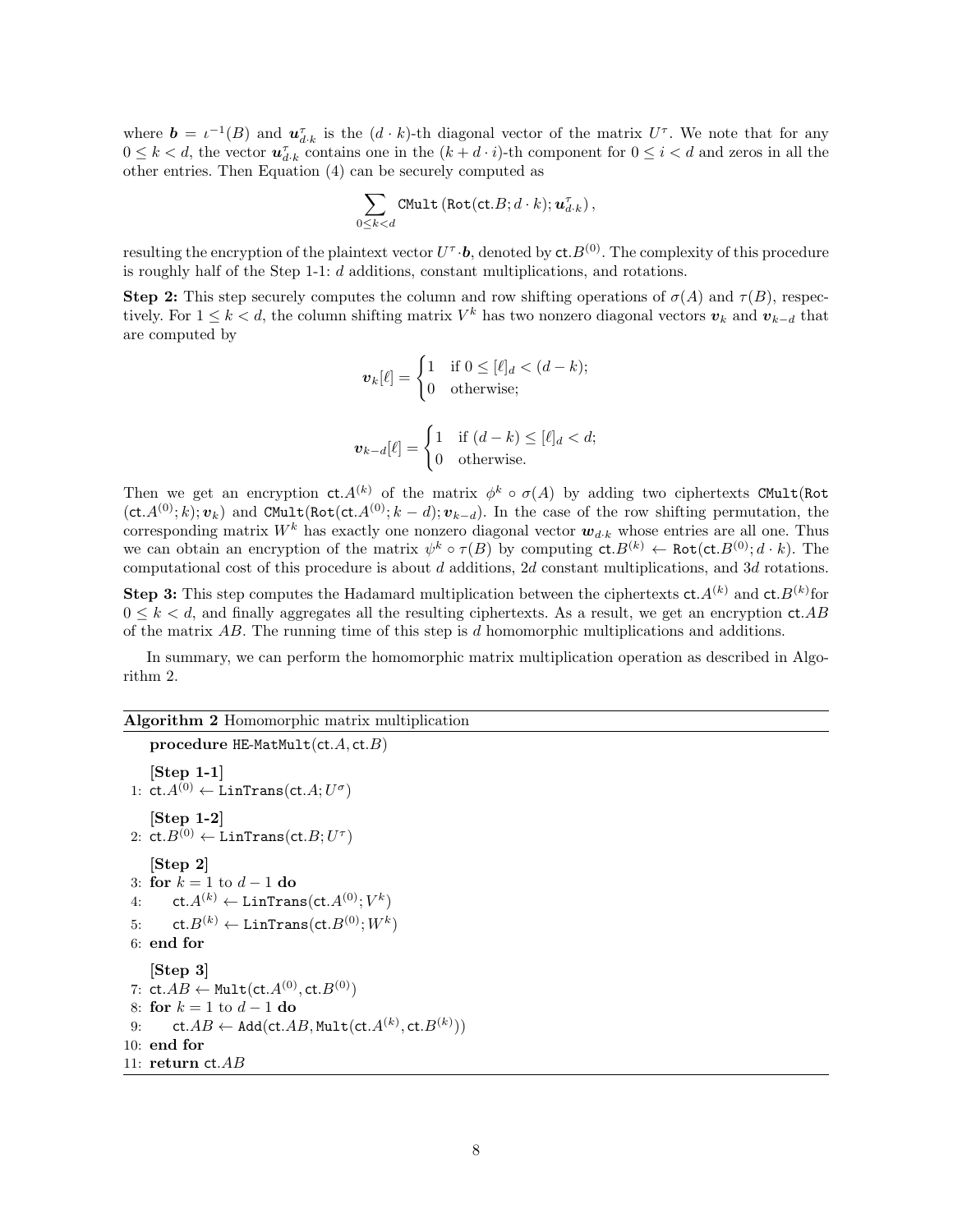#### 3.3.3 Further Improvements

This implementation of matrix multiplication takes about 5d additions, 5d constant multiplications, 6d rotations, and d multiplications. The complexity of Steps 1-1 and 1-2 can be reduced by applying the idea of baby-step/giant-step algorithm. Given an integer  $k \in (-d, d)$ , we can write  $k = \sqrt{d \cdot i + j}$  for some dea or baby-step/giant-step algorithm. Given an integer  $\kappa \in (-a, a)$ , we can write  $\kappa = \sqrt{a} \cdot i + \frac{1}{\sqrt{a}} < \sqrt{a}$  and  $0 \leq j < \sqrt{a}$ . It follows from [25, 26] that Equation (3) can be expressed as

$$
U^{\sigma} \cdot \mathbf{a} = \sum_{\substack{-\sqrt{d} < i < \sqrt{d} \\ 0 \leq j < \sqrt{d}}} \left( \mathbf{u}_{\sqrt{d} \cdot i + j}^{\sigma} \odot \rho(\mathbf{a}; \sqrt{d} \cdot i + j) \right) = \sum_{\substack{-\sqrt{d} < i < \sqrt{d} \\ 0 \leq j < \sqrt{d}}} \rho \left( \sum_{0 \leq j < \sqrt{d}} \mathbf{a}_{i,j}; \sqrt{d} \cdot i \right)
$$

where  $a_{i,j} = \rho(\boldsymbol{u}_{\sqrt{d}\cdot i+j}^{\sigma}; -)$ √  $d \cdot i) \odot \rho(\boldsymbol{\alpha};j)$ . We first compute encryptions of baby-step rotations  $\rho(\boldsymbol{\alpha};j)$ for  $0 \leq j < \sqrt{d}$ . We use them to compute the ciphertexts of  $a_{i,j}$ 's using only constant multiplications. of  $0 \leq j \leq \sqrt{a}$ . We use them to compute the ciphertexts of  $a_{i,j}$  is using only constant multiplications.<br>After that, we perform  $\sqrt{d}$  additions,  $\sqrt{d}$  constant multiplications, and a single rotation for each i. I total, Step 1-1 can be homomorphically evaluated with 2d additions, 2d constant multiplications, and  $3\sqrt{d}$  rotations. Step 1-2 can be computed in a similar way using d additions, d constant multiplications,  $3\sqrt{d}$  rotations. Step<br>and  $2\sqrt{d}$  rotations.

On the other hand, we can further reduce the number of constant multiplications in Step 2 by leveraging two-input multiplexers. The sum of  $\rho(\mathbf{v}_k; -k)$  and  $\rho(\mathbf{v}_{k-d}; d-k)$  generates a plaintext vector that has 1's in all the slots, which implies that

$$
\text{CMult}(\text{Rot}(\text{ct}.A^{(0)}; k-d); \boldsymbol{v}_{k-d}) = \text{Rot}(\text{CMult}(\text{ct}.A^{(0)}; \rho(\boldsymbol{v}_{k-d}; d-k)); k-d)
$$
  
= 
$$
\text{Rot}(\text{ct}.A^{(0)} - \text{CMult}(\text{ct}.A^{(0)}; \rho(\boldsymbol{v}_k, -k)); k-d).
$$

For each  $1 \leq k < d$ , we compute CMult(ct. $A^{(0)}$ ;  $\rho(\mathbf{v}_k, -k)$ ). Then, using the fact that

$$
\mathtt{CMult}(\mathtt{Rot}(\texttt{ct}.A^{(0)}; k); \boldsymbol{v}_k) = \mathtt{Rot}(\mathtt{CMult}(\texttt{ct}.A^{(0)}; \rho(\boldsymbol{v}_k, -k)); k),
$$

we obtain the desired ciphertext  $ct. A^{(k)}$  with addition and rotation operations.

Table 2 summarizes the complexity and the required depth of each step of Algorithm 2 with the proposed optimization techniques.

| <b>Step</b>  | Add | CMult | Rot            | Mult | Depth              |
|--------------|-----|-------|----------------|------|--------------------|
| $1 - 1$      | 2d  | 2d    | $3\sqrt{d}$    |      | 1 CMult            |
| $1-2$        | a.  | d     | $2\sqrt{d}$    |      |                    |
| $\bf{2}$     | 2d  | d     | 3d             |      | 1 CMult            |
| 3            | d.  |       |                | d    | 1 Mult             |
| <b>Total</b> | 6d  | 4d    | $3d+5\sqrt{d}$ | d    | 1 Mult $+$ 2 CMult |

Table 2: Complexity and required depth of Algorithm 2

# 4 Advanced Operations for Homomorphic Matrix Computation

In this section, we introduce a method to transpose a matrix over an HE system. We also present a faster rectangular matrix multiplication by employing the ideas from Algorithm 2. We can further extend our algorithms to parallel matrix computation without additional cost.

### 4.1 Matrix Transposition on Packed Ciphertexts

Let  $U^t$  be the matrix representation of the transpose map  $A \mapsto A^t$  on  $\mathcal{R}^{d \times d} \cong \mathcal{R}^n$ . For  $0 \leq i, j < d$ , its entries are given by

$$
U_{d \cdot i+j,k}^t = \begin{cases} 1 & \text{if } k = d \cdot j + i; \\ 0 & \text{otherwise.} \end{cases}
$$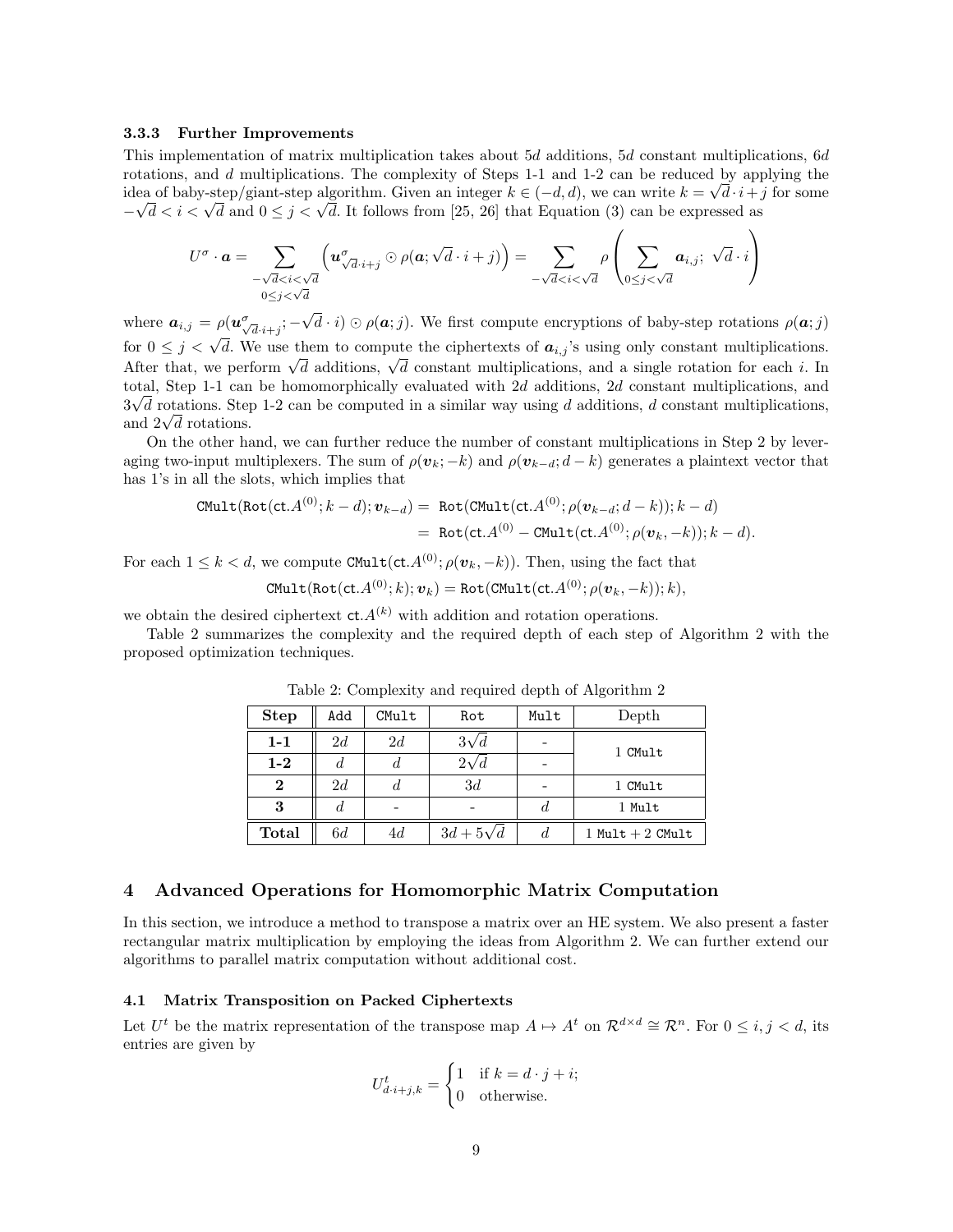The k-th diagonal vector of  $U^t$  is nonzero if and only if  $k = (d-1) \cdot i$  for some  $i \in \mathbb{Z} \cap (-d, d)$ , so the matrix  $U^t$  is a sparse matrix with  $(2d - 1)$  nonzero diagonal vectors. We can represent this linear transformation as

$$
U^t \cdot \mathbf{a} = \sum_{-d < i < d} (\mathbf{t}_{(d-1)\cdot i} \odot \rho(\mathbf{a}; (d-1)\cdot i)),
$$

where  $t_{(d-1):i}$  denotes the nonzero diagonal vector of  $U^t$ . The  $\ell$ -th component of the vector  $t_{(d-1):i}$  is computed by

$$
\boldsymbol{t}_{(d-1)\cdot i}[\ell] = \begin{cases} 1 & \text{if } \ell - i = (d+1)\cdot j, \ 0 \le j < d-i; \\ 0 & \text{otherwise,} \end{cases}
$$

if  $i \geq 0$ , or

$$
\boldsymbol{t}_{(d-1)\cdot i}[\ell] = \begin{cases} 1 & \text{if } \ell - i = (d+1)\cdot j, \ -i \le j < d; \\ 0 & \text{otherwise,} \end{cases}
$$

if  $i < 0$ . The total computational cost is about 2d rotations and the baby-step/giant-step approach can if  $i < 0$ . The total computational cost is about 2d rotations and the baby-step/giant-step app<br>be used to reduce the complexity; the number of automorphism can be reduced down to  $3\sqrt{d}$ .

#### 4.2 Rectangular Matrix Multiplication

In this section, we design an efficient algorithm for rectangular matrix multiplication such as  $\mathcal{R}^{\ell \times d}$  ×  $\mathcal{R}^{d \times d} \to \mathcal{R}^{\ell \times d}$  or  $\mathcal{R}^{d \times d} \times \mathcal{R}^{d \times \ell} \to \mathcal{R}^{d \times \ell}$ . For convenience, let us consider the former case that A has a smaller number of rows than columns (i.e.,  $\ell < d$ ). A naive solution is to generate a square matrix by padding zeros in the bottom of the matrix  $A$  and perform the homomorphic matrix multiplication algorithm in Section 3.3, resulting in running time of  $O(d)$  rotations and multiplications. However, we can further optimize the complexity by manipulating its matrix multiplication representation using a special property of permutations described in Section 3.1.

#### 4.2.1 Refinements of Rectangular Matrix Multiplication

Suppose that we are given an  $\ell \times d$  matrix A and a  $d \times d$  matrix B such that  $\ell$  divides d. Since  $\sigma$  and  $\phi$  are defined as row-wise operations, the restrictions to the rectangular matrix A are well-defined permutations on A. By abuse of notation, we use the same symbols  $\sigma$  and  $\phi$  to denote the restrictions. We also use  $C_{\ell_1:\ell_2}$  to denote the  $(\ell_2 - \ell_1) \times d$  submatrix of C formed by extracting from  $\ell_1$ -th row to the  $(\ell_2 - 1)$ -th row of C. Then their matrix product AB has shape  $\ell \times d$  and it can be expressed as follows:

$$
A \cdot B = \sum_{0 \le k < d} (\phi^k \circ \sigma(A)) \odot ((\psi^k \circ \tau(B))_{0:\ell})
$$
\n
$$
= \sum_{0 \le i < \ell} \sum_{0 \le j < d/\ell} (\phi^{j \cdot \ell + i} \circ \sigma(A)) \odot ((\psi^{j \cdot \ell + i} \circ \tau(B))_{0:\ell})
$$

.

Our key observation is the following lemma, which gives an idea of a faster rectangular matrix multiplication algorithm.

**Lemma 1.** Two permutations  $\sigma$  and  $\phi$  are commutative. In general, we have  $\phi^k \circ \sigma = \sigma \circ \phi^k$  for  $k > 0$ . Similarly, we obtain  $\psi^k \circ \tau = \tau \circ \psi^k$  for  $k > 0$ .

Now let us define a  $d \times d$  matrix A containing  $(d/\ell)$  copies of A in a vertical direction (i.e.,  $\bar{A} =$  $(A; \ldots; A)$ . Lemma 1 implies that

$$
(\phi^i \circ \sigma(\bar{A}))_{j \cdot \ell : (j+1) \cdot \ell} = \phi^i \circ (\sigma(\bar{A})_{j \cdot \ell : (j+1) \cdot \ell})
$$
  
=  $\phi^i \circ \sigma \circ \phi^{j \cdot \ell}(A)$   
=  $\phi^{j \cdot \ell + i} \circ \sigma(A).$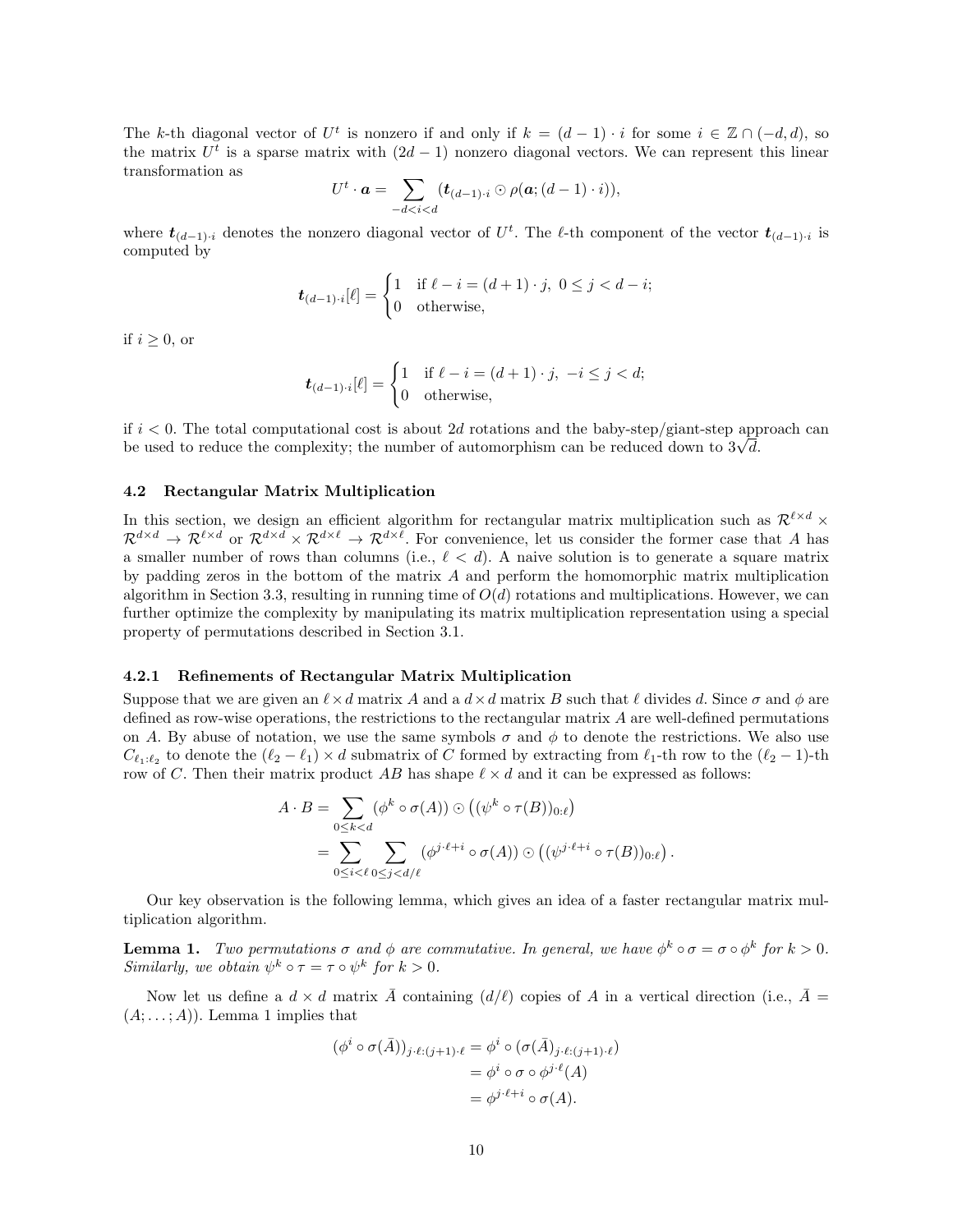Similarly, using the commutative property of  $\tau$  and  $\psi$ , it follows

$$
(\psi^i \circ \tau(B))_{j \cdot \ell : (j+1) \cdot \ell} = (\psi^{j \cdot \ell + i} \circ \tau(B))_{0 \cdot \ell}.
$$

Therefore, the matrix product  $AB$  is written as follows:

$$
A \cdot B = \sum_{0 \leq j < d/\ell} \left( \sum_{0 \leq i < \ell} (\phi^i \circ \sigma(\bar{A})) \odot (\psi^i \circ \tau(B)) \right)_{j \cdot \ell : (j+1) \cdot \ell}.
$$

#### 4.2.2 Homomorphic Rectangular Matrix Multiplication

Suppose that we are given two ciphertexts  $ct.\overline{A}$  and  $ct.\overline{B}$  that encrypt matrices  $\overline{A}$  and  $\overline{B}$ , respectively. We first apply the baby-step/giant-step algorithm to generate the encryptions of  $\sigma(\overline{A})$  and  $\tau(B)$  as in Section 3.3.3. Next, we can securely compute  $\sum_{i=0}^{\ell-1} (\phi^i \circ \sigma(\overline{A})) \odot (\psi^i \circ \tau(B))$  in a similar way to Algorithm 2, say the output is  $ct.\bar{A}B$ . Finally, we perform aggregation and rotation operations to get the final result:  $\sum_{j=0}^{d/\ell-1}$  Rot(ct. $\bar{A}B$ ;  $j \cdot \ell \cdot d$ ). This step can be evaluated using a repeated doubling approach, yielding a running time of  $\log(d/\ell)$  additions and rotations. See Algorithm 3 for an explicit description of homomorphic rectangular matrix multiplication.

### Algorithm 3 Homomorphic rectangular matrix multiplication

```
procedure HE-RMatMult(ct.\bar{A}, ct.B)
      [Step 1]
  1: \mathsf{ct} A^{(0)} \leftarrow \mathsf{LinTrans}(\mathsf{ct}.\bar{A};U^{\sigma})2\colon\operatorname{ct}{.}B^{(0)}\leftarrow\operatorname{\text{\rm LinTrans}}(\operatorname{ct}{.}B;U^\tau)[Step 2]
 3: for k = 1 to \ell - 1 do
  4: \qquad \mathsf{ct} . A^{(k)} \leftarrow \mathsf{LinTrans}(\mathsf{ct} . A^{(0)};V^k)5: \qquad \mathsf{ct}.B^{(k)} \leftarrow \mathsf{LinTrans}(\mathsf{ct}.B^{(0)};W^{k})6: end for
      [Step 3]
  7: \mathsf{ct.}\bar{A}B \leftarrow \mathsf{Mult}(\mathsf{ct.}A^{(0)},\mathsf{ct.}B^{(0)})8: for k = 1 to \ell - 1 do
  9: \mathsf{ct.}\bar{A}B \leftarrow \mathsf{Add}(\mathsf{ct.}\bar{A}B,\mathsf{Mult}(\mathsf{ct.}A^{(k)},\mathsf{ct.}B^{(k)}))10: end for
      [Step 4]
11: ct.AB \leftarrow ct.AB12: for k = 0 to \log(d/\ell) - 1 do
13: ct.AB \leftarrow \text{Add}(\text{ct.}AB, \text{Rot}(\text{ct.}AB; \ell \cdot d \cdot 2^k))14: end for
15: return ct.AB
```
Table 3 summarizes the total complexity of Algorithm 3. Even though we need additional computation for Step 4, we can reduce the complexities of Step 2 and 3 to  $O(\ell)$  rotations and  $\ell$  multiplications, respectively. We also note that the final output  $ct.AB$  encrypts a  $d \times d$  matrix containing  $(d/\ell)$  copies of the desired matrix product AB in a vertical direction.

This resulting ciphertext has the same form as a rectangular input matrix of Algorithm 3, so it can be reusable for further matrix computation without additional cost.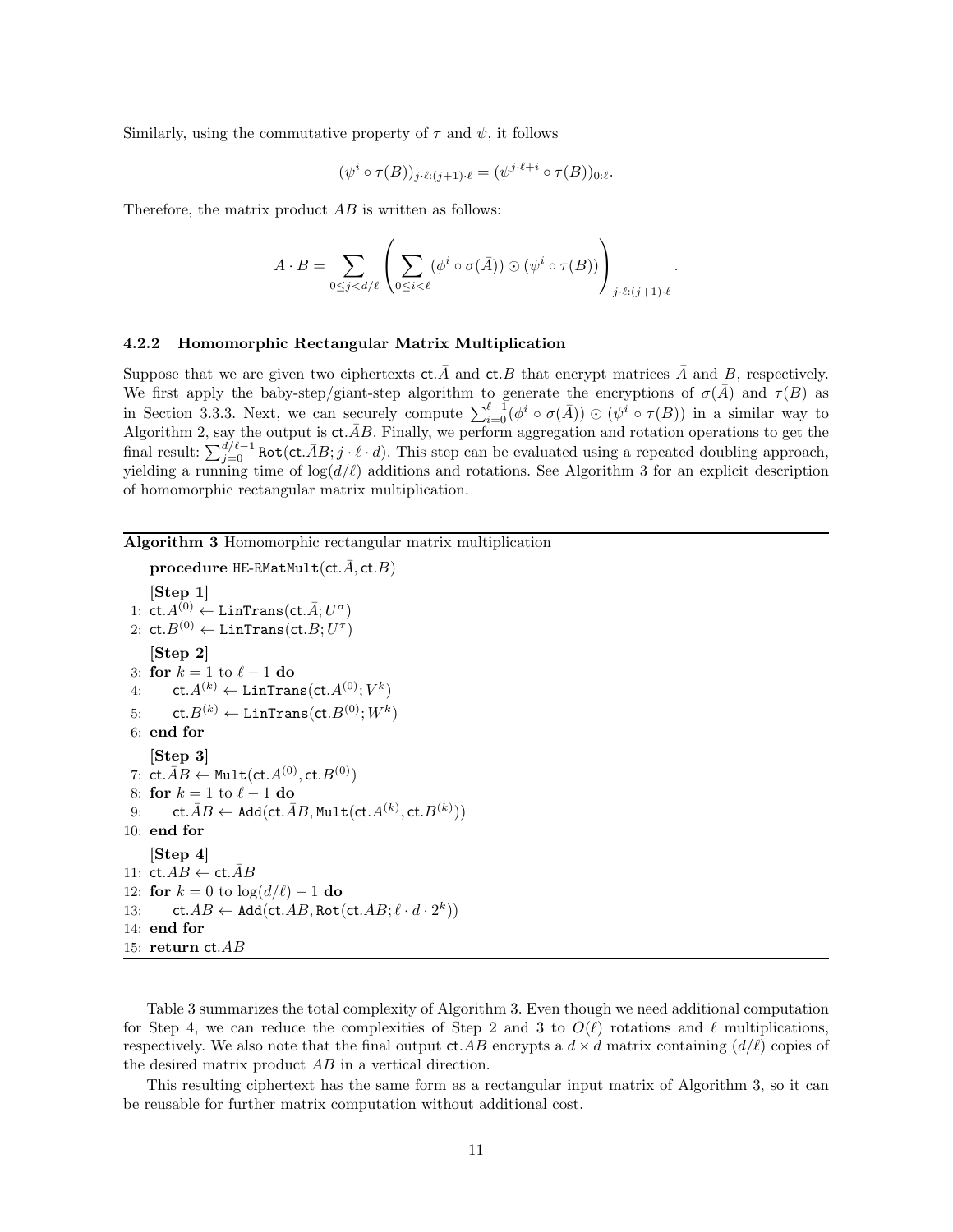| <b>Step</b>    | Add                     | CMult      | Rot                                | Mult |
|----------------|-------------------------|------------|------------------------------------|------|
|                | 3d                      | 3d         | $5\sqrt{d}$                        |      |
| $\bf{2}$       |                         | $2\ell$    | $3\ell$                            |      |
| 3              |                         |            |                                    |      |
| $\overline{4}$ | $\log(d/\ell)$          |            | $\log(d/\ell)$                     |      |
| Total          | $3d+2\ell+\log(d/\ell)$ | $3d+2\ell$ | $3\ell + 5\sqrt{d} + \log(d/\ell)$ |      |

Table 3: Complexity of Algorithm 3

# 4.3 Parallel Matrix Computation

Throughout Sections 3 and 4, we have identified the message space  $\mathcal{M} = \mathcal{R}^n$  with the set of matrices  $\mathcal{R}^{d \times d}$ under the assumption that  $n = d^2$ . However, most of HE schemes [9, 18, 13] have a quite large number of plaintext slots (e.g. thousands) compared to the matrix dimension in some real-world applications, i.e.,  $n \gg d^2$ . If a ciphertext can encrypt only one matrix, most of plaintext slots would be wasted. This subsection introduces an idea that allows multiple matrices to be encrypted in a single ciphertext, thereby performing parallel matrix computation in a SIMD manner.

For simplicity, we assume that n is divisible by  $d^2$  and let  $g = n/d^2$ . We modify the encoding map in Section 3.2 to make a 1-to-1 correspondence  $\iota_g$  between  $\mathcal{R}^n$  and  $(\mathcal{R}^{d \times d})^g$ , which transforms an ndimensional vector into a g-tuple of square matrices of order d. Specifically, for an input vector  $\boldsymbol{a} =$  $(a_{\ell})_{0\leq \ell \leq n}$ , we define  $\iota_q$  by

$$
\iota_g: \mathbf{a} \mapsto \left(A_k = (a_{g \cdot (d \cdot i + j) + k})\right)_{0 \leq k < g}.
$$

The components of **a** with indexes congruent to k modulo g are corresponding to the k-th matrix  $A_k$ .

We note that for an integer  $0 \leq \ell < d^2$ , the rotation operation  $\rho(\boldsymbol{a}; g \cdot \ell)$  represents the matrix-wise rotation by  $\ell$  positions. It can be naturally extended to the other matrix-wise operations including scalar linear transformation and matrix multiplication. For example, we can encrypt q number of  $d \times d$  matrices into a single ciphertext and perform the matrix multiplication operations between g pairs of matrices at once by applying our matrix multiplication algorithm on two ciphertexts. The total complexity remains the same as Algorithm 2, which results in a less amortized computational complexity of  $O(d/g)$  per matrix.

# 5 Implementation of Homomorphic Matrix Operations

In this section, we report the performance of our homomorphic matrix operations and analyze the performance of the implementation. For simplicity, we assume that  $d$  is a power-of-two integer. In general, we can pad zeros at the end of each row to set  $d$  as a power of two.

In our implementation, we employ a special encryption scheme suggested by Cheon et al. [13] (CKKS), which supports approximate computation over encrypted data. A unique property of the HE scheme is the rescaling procedure to truncate a ciphertext into a smaller modulus, which leads to rounding of the plaintext. This plays an important role in controlling the magnitude of messages, and thereby achieving efficiency of approximate computation. Recently, a significant performance improvement was made in [12] based on the Residue Number System (RNS) and Kim et al. [30] proposed a different special modulus technique to optimize the key-switching operation. We give a proof-of-concept implementation using Microsoft SEAL version 3.3.2 [43] which includes this RNS variant of the CKKS scheme. All the experiments were performed on a Macbook Pro laptop with an Intel Core i9 running with 4 cores rated at 2.3GHz.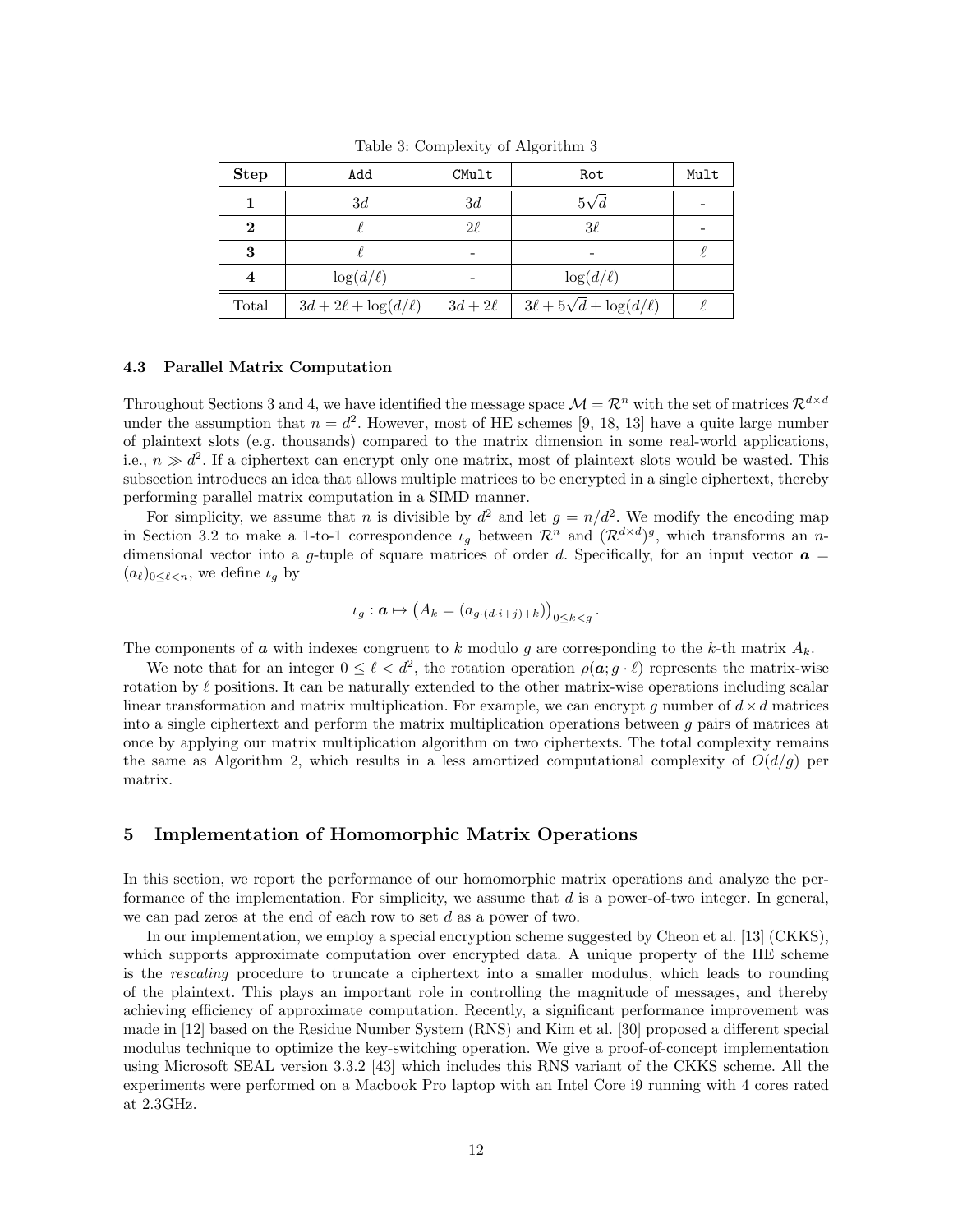#### 5.1 Parameter Setting

We present how to select parameters of our underlying HE scheme to support homomorphic matrix operations described in Sections 3 and 4. Our underlying HE scheme is based on the RLWE assumption over the cyclotomic ring  $\mathcal{R} = \mathbb{Z}[X]/(X^N + 1)$  for a power-of-two integer N. Let us denote by  $[\cdot]_q$  the reduction modulo q into the interval  $(-q/2, q/2] \cap \mathbb{Z}$  of the integer. We write  $\mathcal{R}_q = \mathcal{R}/q\mathcal{R}$  for the residue ring of  $R$  modulo an integer q. The native plaintext space is represented as a set of  $(N/2)$ -dimensional complex vectors. We use an RNS by taking a ciphertext modulus  $q = \prod_{i=0}^{L} q_i$  which is a product of distinct primes. Based on the ring isomorphism  $R_q \to \prod_{i=0}^L R_{q_i}$ ,  $a \mapsto (a \pmod{q_i})_{0 \leq i \leq L}$ , a polynomial with a large modulus q can be represented as a tuple of polynomials with smaller coefficients modulo  $q_i$ . If needed, we raise a ciphertext modulus from q to  $p_s q$  for a prime number  $p_s$ , called the special modulus, and perform the key-switching procedure over  $R_{p_{s}q}$  followed by modulus reduction back to q. We note that the RNS primes should be 1 modulo 2N to utilize an efficient Number Theoretic Transformation (NTT) algorithm.

Suppose that all the elements are scaled by a factor of an integer  $p$  and then converted into the nearest integers for quantization. If we are multiplying a ciphertext by a plaintext vector, we assume that the constant vector is scaled by a factor of an integer  $p_c$  to maintain the precision. Thus, the rescaling procedure after homomorphic multiplication reduces a ciphertext modulus by p while the rescaling procedure after a constant multiplication reduces a modulus by  $p_c$ . For example, Algorithm 2 has depth of two constant multiplications for Step 1 and 2, and has additional depth of a single homomorphic multiplication for Step 3. This implies that an input ciphertext modulus is reduced by  $(2 \log p_c + \log p)$  bits after the matrix multiplication algorithm. As a result, we obtain the following lower bound on the bit length of a fresh ciphertext modulus, denoted by  $log q$ :

$$
\log q = \begin{cases} \log q_0 & \text{for HE-MatAdd;} \\ \log q_0 + 2 \log p_{\mathsf{c}} + \log p & \text{for HE-MatMult;} \\ \log q_0 + \log p_{\mathsf{c}} & \text{for HE-MatTrans,} \end{cases}
$$

where  $q_0$  is the output ciphertext modulus. The final ciphertext represents the desired vector but is scaled by a factor of p, which means that  $\log q_0$  should be larger than  $\log p$  for correctness of decryption. In other words, the chain of moduli for HE-MatMult can be defined via a set of primes  $\{q_0, q_1, q_2, q_3, p_s\}$  such that  $\log q_1 \approx \log p$  and  $\log q_2 \approx \log q_3 \approx \log p_c$ . In our implementation, we take  $\log p = \log p_c = 30$  and  $\log q_0 = \log p_s = 40.$ 

We use the discrete Gaussian distribution of standard deviation  $\sigma = 3.2$  to sample error polynomials. The secret-key polynomials were sampled from the discrete ternary uniform distribution over  $\{0, \pm 1\}^N$ . The cyclotomic ring dimension is chosen as  $N = 2^{13}$  to achieve at least 80-bit security level against the known attacks of the LWE problem based on the estimator of Albrecht et al. [2]. In short, we present three parameter sets and sizes of the corresponding fresh ciphertexts as follows:

$$
(N, \log q, \text{size}) = \begin{cases} (2^{13}, 40, 80 \text{ KB}) & \text{for HE-MatAdd;} \\ (2^{13}, 130, 260 \text{ KB}) & \text{for HE-MatMult;} \\ (2^{13}, 70, 140 \text{ KB}) & \text{for HE-MatTrans.} \end{cases}
$$

#### 5.2 Performance of Matrix Operations

Table 4 presents timing results for matrix addition, multiplication, and transposition for various matrix sizes from 4 to 64 where the *throughput* means the number of matrices being processed in parallel. We provide three distinct implementation variants: *single-packed, sparsely-packed*, and *fully-packed*. The single-packed implementation is that a ciphertext represents only a single matrix; two other implementations are to encode several matrices into sparsely or fully packed plaintext slots. We use the same parameters for all variants, and thus each ciphertext can hold up to  $N/2 = 2^{12}$  plaintext values. For example, if we consider  $4 \times 4$  matrices, we can process operations over  $2^{12}/(4 \cdot 4) = 256$  distinct matrices simultaneously. In the case of dimension 16, a ciphertext can represent up to  $2^{12}/(16 \cdot 16) = 16$  distinct matrices.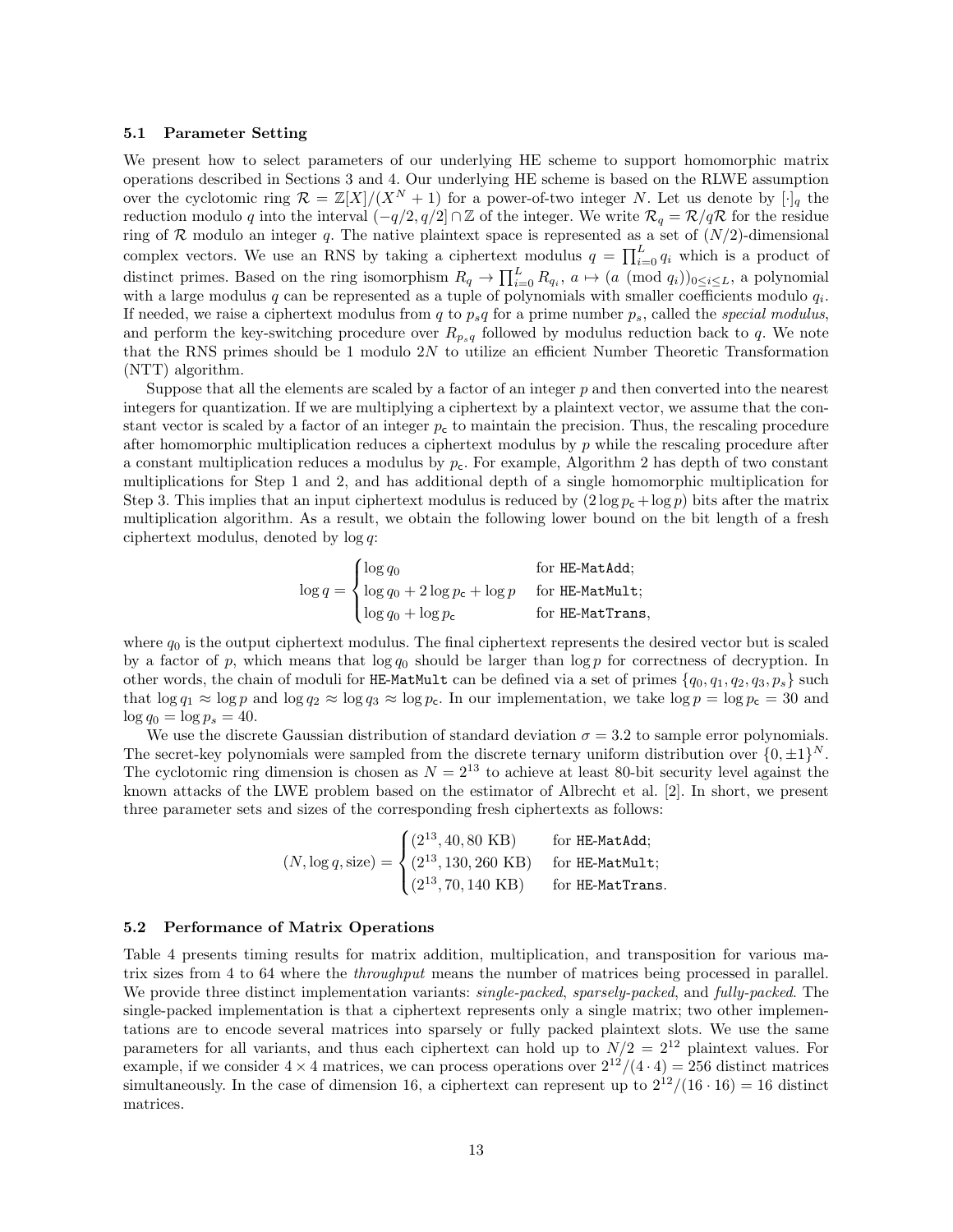| Dim            | Throughput | Message   | Expansion | $\rm{Encoding}+$ | Relative time per matrix<br>$Decoding+$ |                |                  |             |  |
|----------------|------------|-----------|-----------|------------------|-----------------------------------------|----------------|------------------|-------------|--|
|                |            | size      | rate      | Encryption       | Decryption                              | HE-MatAdd      | HE-MatMult       | HE-MatTrans |  |
|                |            | $0.06$ KB | 4437      | $9.68$ ms        | $0.49$ ms                               | $35 \mu s$     | $47.33$ ms       | $17.08$ ms  |  |
| $\overline{4}$ | 16         | $0.94$ KB | 277       | $9.87$ ms        | $0.87$ ms                               | $2.19 \ \mu s$ | $2.96$ ms        | $1.12$ ms   |  |
|                | 256        | 15 KB     | 17.3      | $4.45$ ms        | $4.45$ ms                               | $0.14 \mu s$   | $0.18$ ms        | $0.06$ ms   |  |
|                |            | $0.94$ KB | 277       | $9.72$ ms        | $0.57$ ms                               | $36 \mu s$     | $152 \text{ ms}$ | 33.79 ms    |  |
| 16             | 4          | 3.75 KB   | 69.3      | $9.12$ ms        | $0.58$ ms                               | $9.25 \ \mu s$ | $34.67$ ms       | $8.04$ ms   |  |
|                | 16         | 15 KB     | 17.3      | $10.23$ ms       | $0.93$ ms                               | $2.19 \ \mu s$ | $9.04$ ms        | $2.01$ ms   |  |
| 64             |            | 15 KB     | 17.3      | $9.09$ ms        | $0.54$ ms                               | $34 \mu s$     | $600.59$ ms      | $90.88$ ms  |  |

Table 4: Benchmarks of homomorphic matrix operations

Ciphertext sizes. As mentioned above, a ciphertext could hold  $2^{12}$  different plaintext slots, and thus we can encrypt one  $64 \times 64$  matrix into a fully-packed ciphertext. We assumed that all the inputs had  $\log p = 30$  bits of precision, which means that an input matrix size is bounded by  $64 \times 64 \times 30$  bits or 15 KB. Since a single ciphertext is at most 260 KB for an evaluation of matrix multiplication, the encrypted version is  $260/15 \approx 17$  times larger than the un-encrypted version. In Table 4, the third column gives the size of input matrices and the fourth column gives an expansion ratio of the generated ciphertext to the input matrices.

Timing results. We conducted experiments over ten times and measured the average running times for all the operations. For the parameter setting in Section 5.1, the key generation takes about 60 milliseconds. In Table 4, the fifth column gives timing for encoding input matrices and encrypting the resulting plaintext slots. Since matrix multiplication requires the largest fresh ciphertext modulus and takes more time than others, we just report the encryption timing results for the case. In the sixth column, we give timing for decrypting the output ciphertext and decoding to its matrix form. Note that encryption and decryption timings are similar each other; but encoding and decoding timings depend on the throughput. The last three columns give amortized time per matrix for homomorphic matrix computation. The entire execution time, called *latency*, is similar between the three variant implementations, so the parallel matrix computation provides roughly a speedup as a factor of the throughput.

Performance of rectangular matrix multiplication. We present the performance of Algorithm 3 described in Section 4.2. As a concrete example, we consider the rectangular matrix multiplication  $\mathbb{R}^{16\times64}\times$  $\mathbb{R}^{64\times64} \to \mathbb{R}^{16\times64}$ . As we described above, our optimized method has a better performance than a simple method exploiting Algorithm 2 for the multiplication between  $64 \times 64$  matrices.

To be precise, the first step of Algorithms 2 or 3 generates two ciphertexts  $ct.A^{(0)}$  and  $ct.B^{(0)}$  by applying the linear transformations of  $U^{\sigma}$  and  $U^{\tau}$ , thus both approaches have almost the same computational complexity. Next, in the second and third steps, two algorithms apply the same operations to the resulting ciphertexts but with different numbers: Algorithm 2 requires approximately four times more operations compared to Algorithm 3. As a result, Step 2 turns out to be the most time consuming part in Algorithm 2, whereas it is not the dominant procedure in Algorithm 3. Finally, Algorithm 3 requires some additional operations for Step 4, but we need only  $log(64/16) = 2$  automorphisms.

Table 5 shows more detailed experimental results of HE-MatMult and HE-RMatMult based on the same parameter as in the above section. The total running times of two algorithms are 600 milliseconds and 283 milliseconds, respectively; therefore, Algorithm 3 achieves a speedup of  $2\times$  compared to Algorithm 2.

# 6 E2DM: Making Prediction based on Encrypted Data and Model

In this section, we propose a novel framework E2DM to test encrypted convolutional neural networks model on encrypted data. We consider a new service paradigm where model providers offer encrypted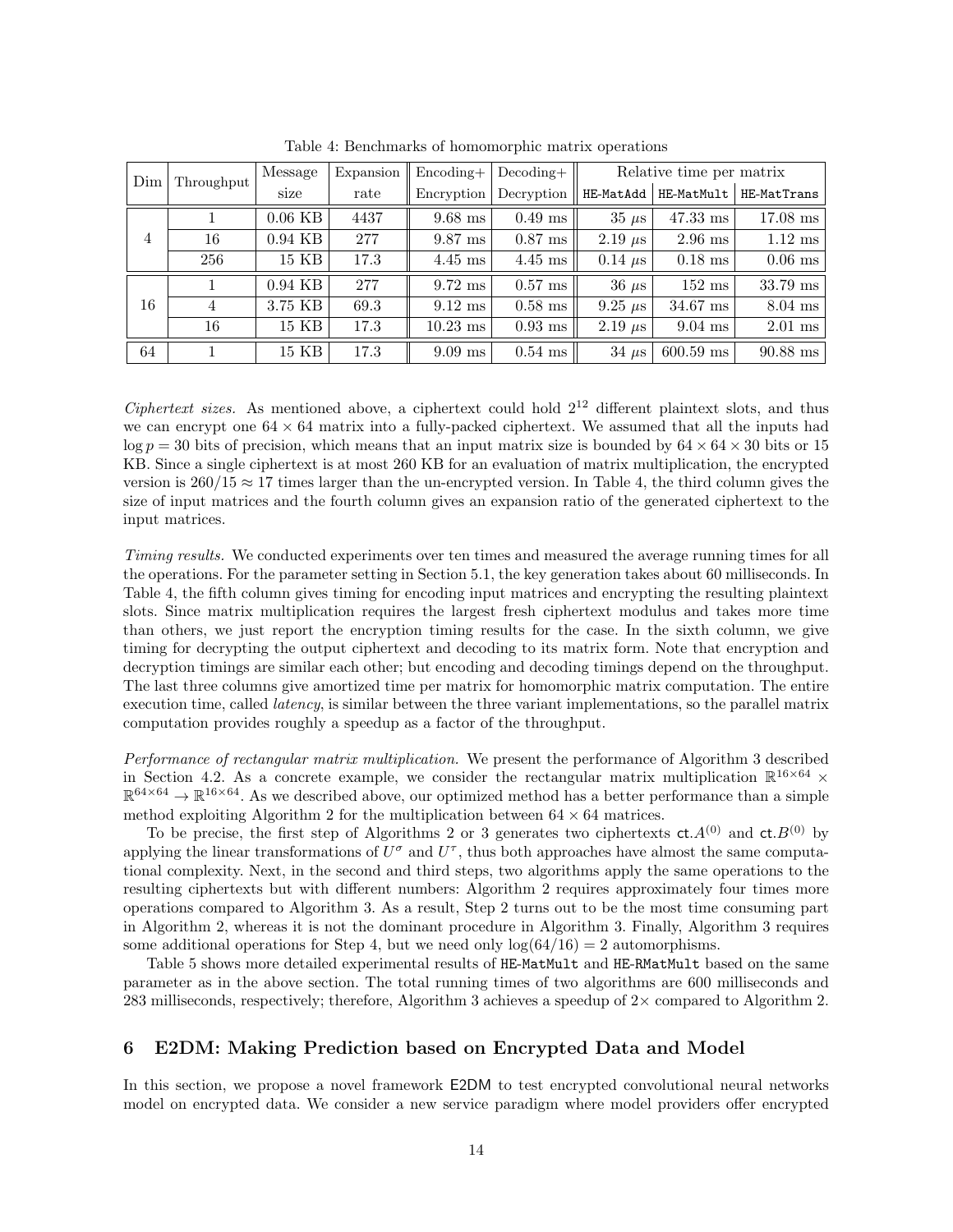| Algorithm   | Step 1                   | Step 2              | Step 3       | Step 4                   | Total        |
|-------------|--------------------------|---------------------|--------------|--------------------------|--------------|
| HE-MatMult  | $161.09 \text{ ms}$      | $418.20 \text{ ms}$ | $20.99$ ms   |                          | $600.28$ ms  |
| HE-RMatMult |                          | $114.15 \text{ ms}$ | $5.44$ ms    | $1.91$ ms                | $282.59$ ms  |
| Speedup     | $\overline{\phantom{a}}$ | $3.66\times$        | $3.86\times$ | $\overline{\phantom{a}}$ | $2.12\times$ |

Table 5: Performance comparison of homomorphic square and rectangular matrix multiplications

trained classifier models to a public cloud and the cloud server provides on-line prediction service to data owners who uploaded their encrypted data. In this inference, the cloud should learn nothing about private data of the data owners, nor about the trained models of the model providers.

### 6.1 Neural Networks Architecture

The first viable example of CNN on image classification was AlexNet by Krizhevsky et al. [32] and it was dramatically improved by Simonyan et al. [44]. It consists of a stack of linear and non-linear layers. The linear layers can be convolution layers or FC layers. The non-linear layers can be max pooling (i.e., compute the maximal value of some components of the feeding layer), mean pooling (i.e., compute the average value of some components of the feeding layer), ReLu functions, or sigmoid functions.

Specifically, the convolution operator forms the fundamental basis of the convolutional layer. The convolution has kernels, or windows, of size  $k \times k$ , a stride of  $(s, s)$ , and a mapcount of h. Given an image  $I \in \mathbb{R}^{w \times w}$  and a kernel  $K \in \mathbb{R}^{k \times k}$ , we compute the convolved image  $\text{Conv}(I, K) \in \mathbb{R}^{d_K \times d_K}$  by

$$
\operatorname{Conv}(I,K)_{i',j'} = \sum_{0 \le i,j < k} K_{i,j} \cdot I_{s \cdot i' + i,s \cdot j' + j}
$$

for  $0 \le i', j' < d_K = [(w-k)/s]+1$ . Here  $\lceil \cdot \rceil$  returns the least integer greater than or equal to the input. It can be extended to multiple kernels  $\mathcal{K} = \{K^{(k)}\}_{0 \leq k \leq h}$  as

$$
\operatorname{Conv}(I,\mathcal{K}) = (\operatorname{Conv}(I,K^{(0)}),\cdots,\operatorname{Conv}(I,K^{(h-1)})) \in \mathbb{R}^{d_K \times d_K \times h}.
$$

On the other hand, FC layer connects  $n_I$  nodes to  $n_O$  nodes, or equivalently, it can be specified by the matrix-vector multiplication of an  $n_Q \times n_I$  matrix. Note that the output of convolution layer has a form of tensor so it should be flatten before FC layer. Throughout this paper, we concatenate the rows of the tensor one by one and output a column vector, denoted by  $FL(\cdot)$ .

#### 6.2 Homomorphic Evaluation of CNN

We present an efficient strategy to evaluate CNN prediction model on the MNIST dataset. Each image is  $a$  28  $\times$  28 pixel array, where the value of each pixel represents a level of gray. After an arbitrary number of hidden layers, each image is labeled with 10 possible digits. The training set has 60,000 images and the test set has 10,000 images. We assume that a neural network is trained with the plaintext dataset in the clear. We adapted a similar network topology to CryptoNets: one convolution layer and two FC layers with square activation function. Table 6 describes our neural networks to the MNIST dataset and summarizes the hyperparameters.

The final step of neural networks is usually to apply the softmax activation function for a purpose of probabilistic classification. We note that it is enough to obtain an index of maximum values of outputs in a prediction phase.

In the following, we explain how to securely test encrypted model on encrypted multiple data. In our implementation, we take  $N = 2^{13}$  as a cyclotomic ring dimension so each plaintext vector is allowed to have dimension less than  $2^{12}$  and one can predict 64 images simultaneously in a SIMD manner. We describe the parameter selection in more detail below.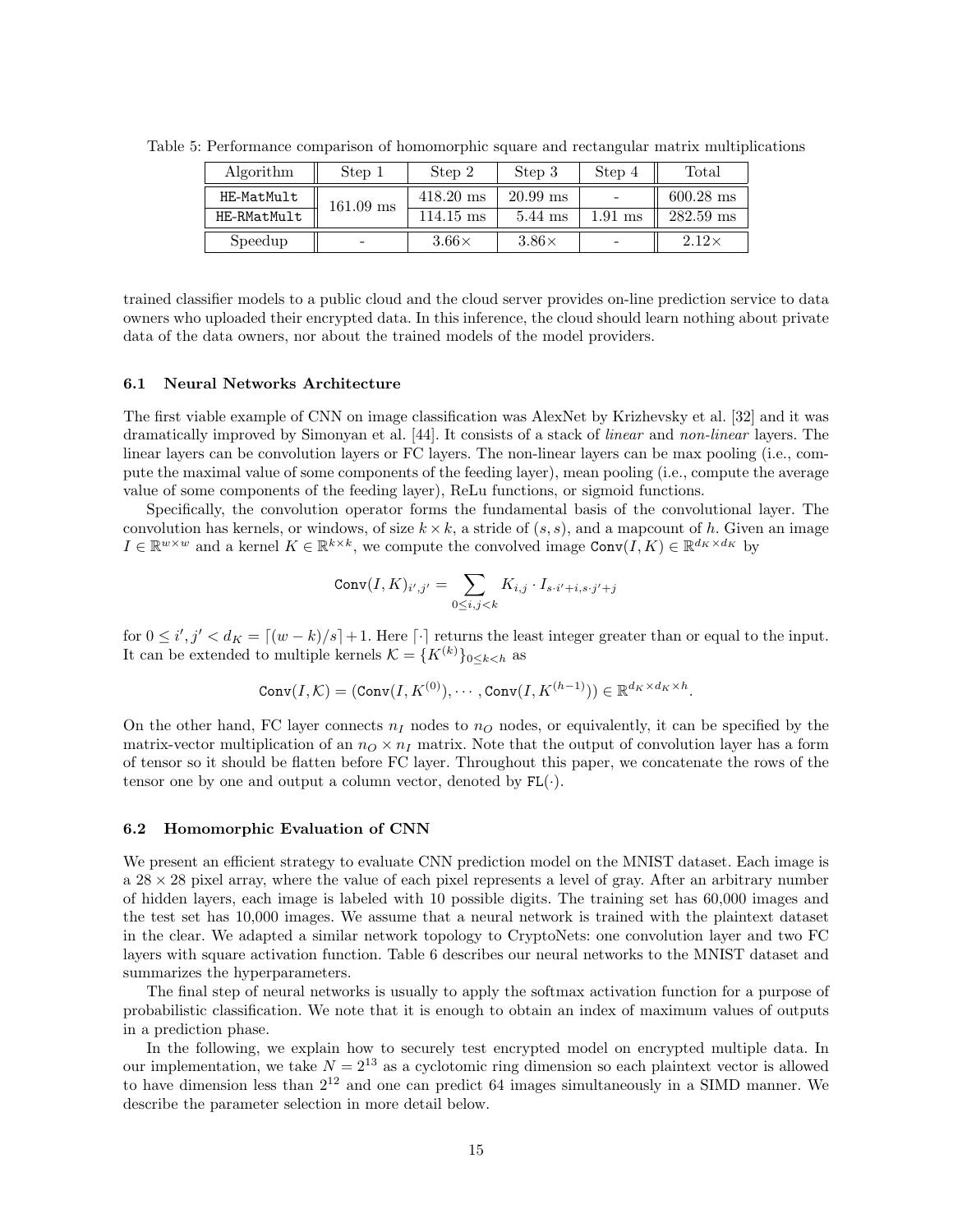| Laver        | Description                                                                                                                                 |
|--------------|---------------------------------------------------------------------------------------------------------------------------------------------|
| Convolution  | Input image $28 \times 28$ , kernel size $7 \times 7$ , stride size of 3, number of output channels 4                                       |
| $1st$ square | Squaring 256 input values                                                                                                                   |
| $FC-1$       | Fully connecting with 256 inputs and 64 outputs: $\mathbb{R}^{64 \times 256} \times \mathbb{R}^{256 \times 1} \to \mathbb{R}^{64 \times 1}$ |
| $2nd$ square | Squaring 64 input values                                                                                                                    |
| $FC-2$       | Fully connecting with 64 inputs and 10 outputs: $\mathbb{R}^{10\times64}\times\overline{\mathbb{R}^{64\times1}\to\mathbb{R}^{10\times1}}$   |

Table 6: Description of our CNN on the MNIST dataset

# 6.2.1 Encryption of Images

At the encryption phase, the data owner encrypts the data using the public key of an HE scheme. Suppose that the data owner has a two-dimensional image  $I \in \mathbb{R}^{28 \times 28}$ . For  $0 \leq i', j' < d_K = 8$ , let us define an extracted image feature  $I[i', j']$  formed by taking the elements  $I_{3\cdot i'+i,3\cdot j'+j}$  for  $0 \leq i, j < 7$ . That is, a single image can be represented as the 64 image features of size  $7 \times 7$ . It can be extended to multiple images  $\mathcal{I} = \{I^{(k)}\}_{0 \leq k < 64}$ . For each  $0 \leq i, j < 7$ , the dataset is encoded into a matrix consisting of the  $(i, j)$ -th components of 64 features over 64 images and it is encrypted as follows:

$$
\text{ct.} I_{i,j} = \text{Enc} \begin{bmatrix} I^{(0)}[0,0]_{i,j} & I^{(1)}[0,0]_{i,j} & \cdots & I^{(63)}[0,0]_{i,j} \\ I^{(0)}[0,1]_{i,j} & I^{(1)}[0,1]_{i,j} & \cdots & I^{(63)}[0,1]_{i,j} \\ \vdots & \vdots & \ddots & \vdots \\ I^{(0)}[7,7]_{i,j} & I^{(1)}[7,7]_{i,j} & \cdots & I^{(63)}[7,7]_{i,j} \end{bmatrix}.
$$

The resulting ciphertexts  $\{ct.I_{i,j}\}_{0\leq i,j\leq 7}$  are sent to the public cloud and stored in their encrypted form.

### 6.2.2 Encryption of Trained Model

The model provider encrypts the trained prediction model values such as multiple convolution kernels' values  $\mathcal{K} = \{K^{(k)}\}_{0 \leq k \leq 4}$  and weights (matrices) of FC layers. The provider begins with a procedure for encrypting each of the convolution kernels separately. For  $0 \le i, j \le 7$  and  $0 \le k \le 4$ , the  $(i, j)$ -th component of the kernel matrix  $K^{(k)}$  is copied into plaintext slots and the model provider encrypts the plaintext vector into a ciphertext, denoted by  $\mathsf{ct.}K_{i,j}^{(k)}$ .

Next, the first FC layer is specified by a  $64 \times 256$  matrix and it can be divided into four square sub-matrices of size  $64 \times 64$ . For  $0 \leq k < 4$ , we write  $W_k$  to denote the k-th sub-matrix. Each matrix is encrypted into a single ciphertext using the matrix encoding method in Section 3.2, say the output ciphertext  $ct.W_k$ .

For the second FC layer, it can be expressed by a  $10 \times 64$  matrix. The model provider pads zeros in the bottom to obtain a matrix V of size  $16 \times 64$  and then generates a  $64 \times 64$  matrix V containing four copies of  $V$  vertically, say the output ciphertext  $ct. V$ . Finally, the model provider transmits three distinct types of ciphertexts to the cloud:  $\mathsf{ct.}K_{i,j}^{(k)}$ ,  $\mathsf{ct.}W_k$ , and  $\mathsf{ct.}V$ .

#### 6.2.3 Homomorphic Evaluation of Neural Networks

At the prediction phase, the public cloud takes ciphertexts of the images from the data owner and the neural network prediction model from the model provider. Since the data owner uses a SIMD technique to batch 64 different images, the first FC layer is specified as a matrix multiplication:  $\mathbb{R}^{64\times256}\times\mathbb{R}^{256\times64}\to$  $\mathbb{R}^{64\times64}$ . Similarly, the second FC layer is represented as a matrix multiplication:  $\mathbb{R}^{10\times64}\times\mathbb{R}^{64\times64}\to$  $\mathbb{R}^{10\times64}$ .

Homomorphic convolution layer. The public cloud takes the ciphertexts  $\mathsf{ct}.I_{i,j}$  and  $\mathsf{ct}.K_{i,j}^{(k)}$  for  $0 \leq i,j < k$ 7 and  $0 \leq k < 4$ . We apply pure SIMD operations to efficiently compute dot-products between the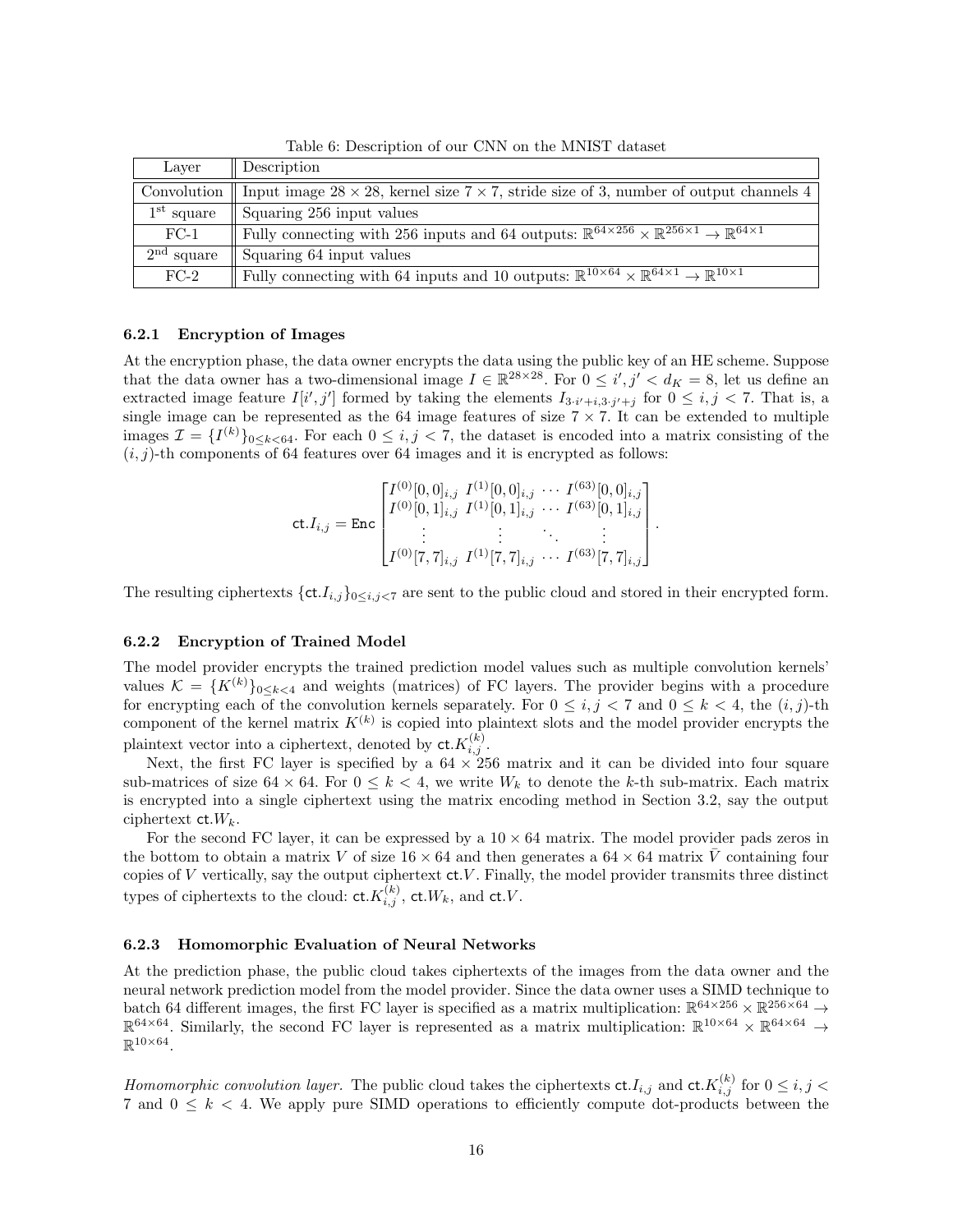kernel matrices and the extracted image features. For each  $0 \leq k < 4$ , the cloud performs the following computation on ciphertexts:

$$
\mathsf{ct}.C_k \leftarrow \sum_{0 \leq i,j < 7} \mathsf{Mult}(\mathsf{ct}.I_{i,j},\mathsf{ct}.K_{i,j}^{(k)}).
$$

By the definition of the convolution, the resulting ciphertext  $ct_k$  represents a square matrix  $C_k$  of order 64 such that

$$
C_k = \left[ \begin{matrix} \vdots & \vdots \\ \texttt{FL}(\texttt{Conv}(I^{(0)},K^{(k)})) & \cdots \texttt{FL}(\texttt{Conv}(I^{(63)},K^{(k)}))\\ \vdots & \vdots \end{matrix} \right].
$$

That is, it is an encryption of the matrix  $C_k$  having the *i*-th column as the flatten convolved result between the the *i*-th image  $I^{(i)}$  and the *k*-th kernel  $K^{(k)}$ .

The first square layer. This step applies the square activation function to all the encrypted output images of the convolution in a SIMD manner. That is, for each  $0 \leq k < 4$ , the cloud computes as follows:

$$
\mathsf{ct.}S_k^{(1)} \leftarrow \mathsf{SQR}(\mathsf{ct.}C_k)
$$

where  $\text{SQR}(\cdot)$  denotes the squaring operation of an HE scheme. Note that  $\text{ct.}S_k^{(1)}$  is an encryption of the matrix  $C_k \odot C_k$ .

The FC-1 layer. This procedure requires a matrix multiplication between a  $64 \times 256$  weight matrix  $W = (W_0|W_1|W_2|W_3)$  and a 256  $\times$  64 input matrix  $C = (C_0 \odot C_0; C_1 \odot C_1; C_2 \odot C_2; C_3 \odot C_3)$ . The matrix product  $W \cdot C$  is formed by combining the blocks in the same way, that is,

$$
W \cdot C = \sum_{0 \leq k < 4} (W_k \cdot (C_k \odot C_k)).
$$

Thus the cloud performs the following computation:

$$
\mathsf{ct}.F \leftarrow \sum_{0 \leq k < 4} \verb|HE-MatMult}(\mathsf{ct}.W_k, \mathsf{ct}.S_k^{(1)}).
$$

The second square layer. This step applies the square activation function to all the output nodes of the first FC layer:

$$
\mathsf{ct.}S^{(2)} \leftarrow \mathsf{SQR}(\mathsf{ct.}F).
$$

The FC-2 layer. This step performs the rectangular multiplication algorithm between the weight ciphertext  $ct. V$  and the output ciphertext  $ct. S^{(2)}$  of the second square layer:

$$
\mathsf{ct}.\mathsf{out} \leftarrow \texttt{HE-RMatMulti}(\mathsf{ct}.V, \mathsf{ct}.S^{(2)}).
$$

#### 6.2.4 The Threat Model

Suppose that one can ensure the IND-CPA security of an underlying HE scheme, which means that ciphertexts of any two messages are computationally indistinguishable. Since all the computations on the public cloud are performed over encryption, the cloud learns nothing from the encrypted data so we can ensure the confidentiality of the data against such a semi-honest server.

#### 6.3 Performance Evaluation of E2DM

We evaluated our E2DM framework to classify encrypted handwritten images of the MNIST dataset. We used the library keras [14] with Tensorflow [1] to train the CNN model from 60,000 images of the dataset by applying the ADADELTA optimization algorithm [50].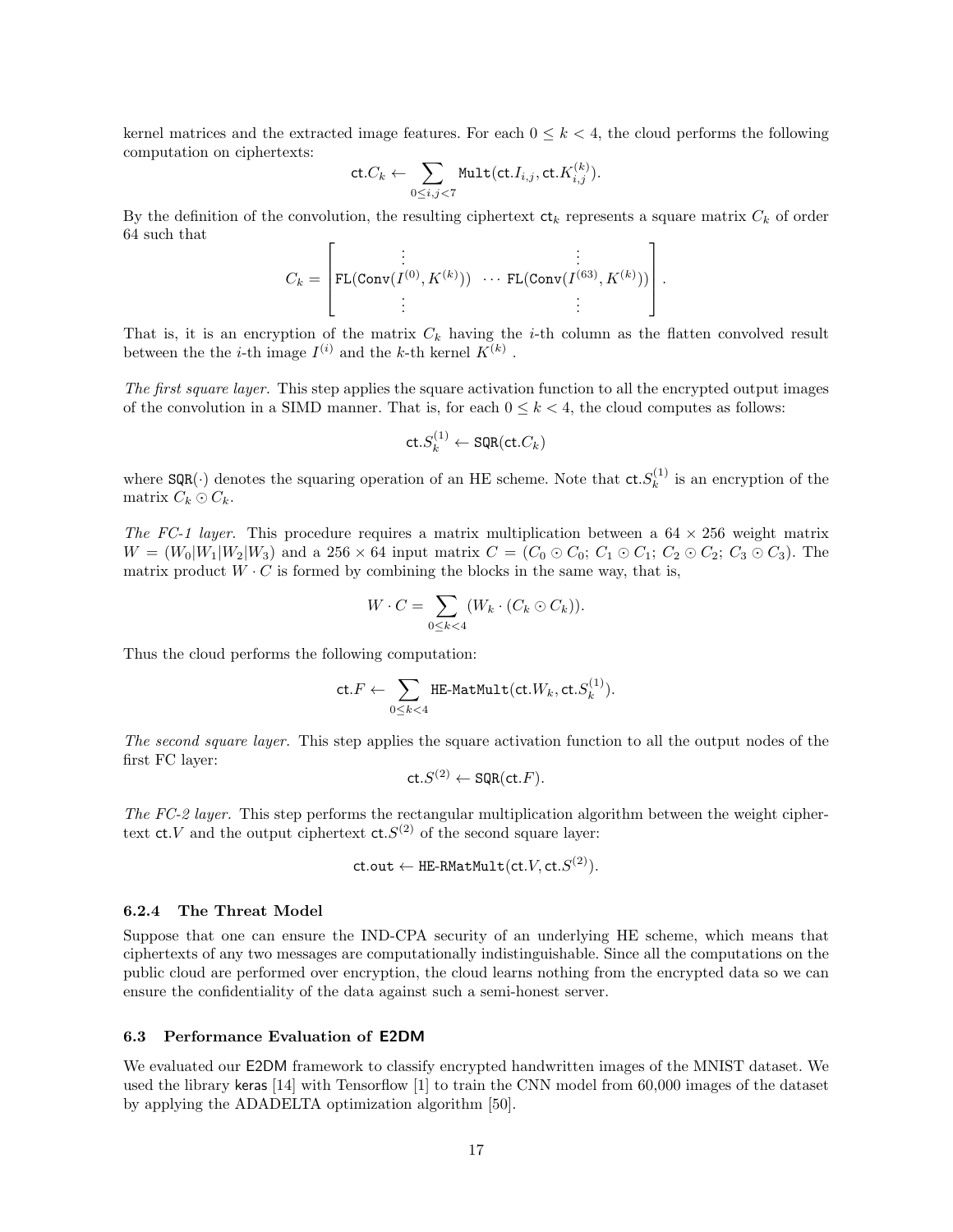#### 6.3.1 Optimization Techniques

Suppose that we are given an encryption ct. A of a  $d \times d$  matrix A. Recall from Section 3 that we apply homomorphic liner transformations to generate the encryption  $ct. A^{(\ell)}$  of a matrix  $\phi^{\ell} \circ \sigma(A)$  for  $0 \leq \ell < d$ . Sometimes one can pre-compute  $\phi^{\ell} \circ \sigma(A)$  in the clear and generate the corresponding ciphertexts for free. Thus this approach gives us a space/time trade-off: although it requires more space for d ciphertexts rree. I hus this approach gives us a space/time trade-off: although it requires more space for *a* ciphertexts<br>rather than a single ciphertext, it reduces the overhead of rotation operations from  $(3d+5\sqrt{d})$  to  $(d+2\sqrt{d})$ achieving a better performance. This method has another advantage, in that an input ciphertext modulus is reduced by  $(\log p + \log p_c)$  bits after matrix multiplication while  $(\log p + 2 \log p_c)$  in the original method. This is because the encryptions of  $\phi^k \circ \sigma(A)$  are given as fresh ciphertexts and it only requires additional depths to generate the encryptions of  $\psi^k \circ \tau(B)$ .

We can apply this idea to the FC layers. For each  $0 \le k < 4$  and  $0 \le \ell < 64$ , the model provider generates a ciphertext  $\mathsf{ct.}W_k^{(\ell)}$  representing the matrix  $\phi^\ell \circ \sigma(W_k)$  of the first FC layer. For the second FC layer, the provider generates an encryption  $\mathsf{ct.}V^{(\ell)}$  of the matrix  $\phi^\ell \circ \sigma(\bar{V})$  for  $0 \leq \ell < 16$ .

#### 6.3.2 Parameters

The convolution layer and the square activation layers have a depth of one homomorphic multiplication. As discussed before, the FC layers have depth of one homomorphic multiplication and one constant multiplication by applying the pre-computation optimization technique. Therefore, the lower bound on the bit length of a fresh ciphertext modulus is  $5 \log p + 2 \log p_c + \log q_0$ . In our implementation, we assume that all the inputs had  $\log p = 30$  bits of precision and we set  $\log p_c = 30$  for the bit precision of constant values. We set the bit lengths of the output ciphertext modulus and the special modulus as  $\log q_0 = \log p_s = \log p + 10$ . We could actually obtain the bit length of the largest fresh ciphertext modulus about  $\log q \approx 250$  and took the ring dimension  $N = 2^{13}$  to ensure at least 80 bits of security. This security was chosen to be consistent with other performance number reported from CryptoNets. Note that a fresh ciphertext has 0.488 MB under this parameter setting.

#### 6.3.3 Ciphertext Sizes

Each image is a  $28 \times 28$  pixel array, where each pixel is in the range from 0 to 255. The data owner first chooses 64 images in the MNIST dataset, normalizes the data by dividing by the maximum value 255, and generates the ciphertexts { $\text{ct.}I_{i,j}\text{}_0\leq i,j\leq 7$ . The total size of ciphertexts is  $0.488\times 49\approx 23.926$  MB and a single ciphertext contains information of 64 images, and therefore the total ciphertext size per image is 23.926/64  $\approx 0.374$  MB or 383 KB. Since each image has approximately  $28 \times 28 \times 30$  bits, it is 133 times smaller than the encrypted one. Meanwhile, the model provider generates three distinct types of ciphertexts:

- ct. 
$$
K_{i,j}^{(k)}
$$
 for  $0 \le i, j < 7$  and  $0 \le k < 4$ ;  
\n- ct.  $W_k^{(\ell)}$  for  $0 \le k < 4$  and  $0 \le \ell < 64$ ;  
\n- ct.  $V^{(\ell)}$  for  $0 \le \ell < 16$ .

The total size of ciphertexts is  $0.488 \times 468 \approx 228.516$  MB. After the homomorphic evaluation of E2DM, the cloud sends only a single ciphertext to an authority who is the legitimate owner of the secret key of the HE scheme. The ciphertext size is around 0.078 MB and the size per image is 0.078/64 MB  $\approx 1.25$ KB. Table 7 summarizes the numbers in the second and third columns.

|                                    |            | Ciphertext size Size per instance |
|------------------------------------|------------|-----------------------------------|
| Data owner $\rightarrow$ Cloud     | 23.926 MB  | 383 KB                            |
| Model provider $\rightarrow$ Cloud | 228.516 MB |                                   |
| Cloud $\rightarrow$ Authority      | $0.078$ MB | $1.25$ KB                         |

Table 7: Total ciphertext sizes of E2DM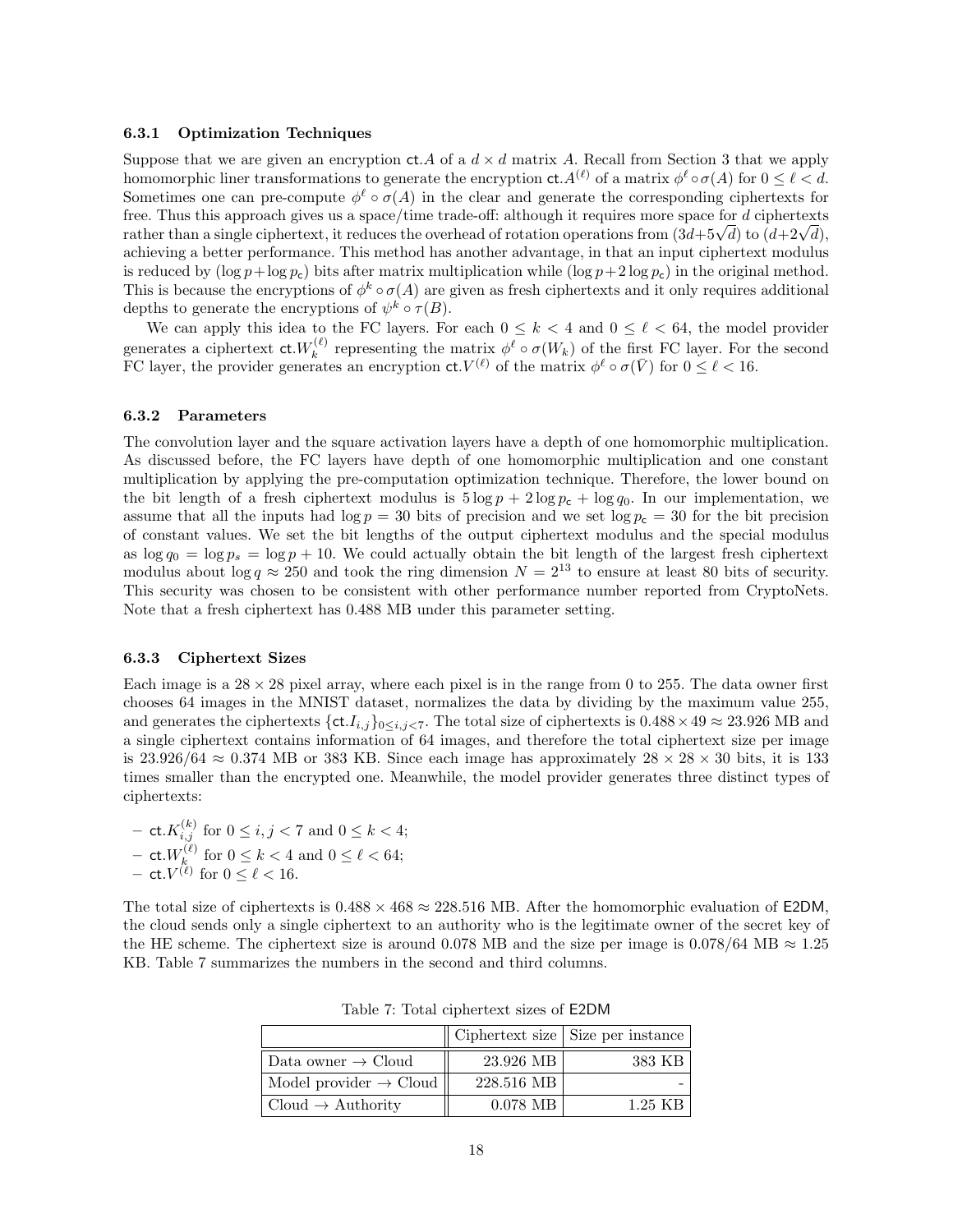#### 6.3.4 Implementation Details

The key generation takes about 0.87 seconds for the parameters setting in Section 6.3.2. The data owner takes about 121 milliseconds to encrypt 64 different number of images. Meanwhile, the model provider takes about 1.06 seconds to generate the encrypted prediction models. This procedure takes more time than the naive method but it is an one-time process before data outsourcing and so it is a negligible overhead.

In Table 8, we report timing results for the evaluation of E2DM. The third column gives timings for each step and the fourth column gives the relative time per image (if applicable). The dominant cost of evaluating the framework is that of performing the first FC layer. This step requires four matrix multiplication operations over encrypted  $64 \times 64$  matrices so it expects to take about  $0.6 \times 4 \approx 2.4$ seconds from the result of Table 4. We further take advantage of the pre-computation method described in Section 6.3.1, and thereby it only took about 1.36 seconds to evaluate the layer (1.8 times faster). Similarly, we could apply this approach to the second FC layer, which leads to 0.09 seconds for the evaluation. In total, it took about 1.69 seconds to classify encrypted images from the encrypted training model, yielding an amortized rate of 26 milliseconds per image.

|                | Stage                                 | Latency              | Amortized time     |
|----------------|---------------------------------------|----------------------|--------------------|
|                |                                       |                      | per image          |
| Data owner     | $\rm{Encoding} + \rm{Encryption}$     | $120.91$ ms          | $1.89$ ms          |
| Model provider | $\text{Encoding} + \text{Encryption}$ | $1059.14 \text{ ms}$ |                    |
|                | Convolution                           | $219.34 \text{ ms}$  | $3.42$ ms          |
|                | $1st$ square                          | $16.99$ ms           | $0.27$ ms          |
| Cloud          | $FC-1$                                | $1355.19$ ms         | $21.17 \text{ ms}$ |
|                | $2^{\text{nd}}$<br>square             | $6.41$ ms            | $0.10$ ms          |
|                | $FC-2$                                | $90.41$ ms           | $1.41$ ms          |
|                | Total evaluation                      | 1688.34 ms           | $26.38$ ms         |
| Authority      | Decoding +Decryption                  | $0.72$ ms            | $0.01$ ms          |

Table 8: Experimental results of E2DM for MNIST

After the evaluation, the cloud returns only a single packed ciphertext that is transmitted the authority. Then the output can be decrypted with the secret key and the authority computes the argmax of 10 scores for each image to obtain the prediction. These procedures take around 0.72 milliseconds, yielding an amortized time of 0.01 milliseconds per image. In the end, the data owner gets the results from the authority.

This model achieves an accuracy of 98.1% on the test set. The accuracy is the same as the one obtained by the evaluation of the model in the clear, which implies that there is no precision loss from the approximate homomorphic encryption.

#### 6.4 Comparison with Previous Work

Table 9 compares our result for the MNIST dataset with the state-of-the-art frameworks: CryptoNets [23], MiniONN [34], and GAZELLE [28]. The first column indicates the framework and the second column denotes the method used for preserving privacy. The last columns give running time and communication costs required for image classification.

HE-based frameworks. We used a similar network topology to CryptoNets (only different numbers of nodes in the hidden layers) but considered different scenario and underlying cryptographic primitive. CryptoNets took 570 seconds to perform a single prediction, yielding in an amortized rate of 70 milliseconds. In our case, data is represented in a matrix form and applied to the evaluation of neural networks using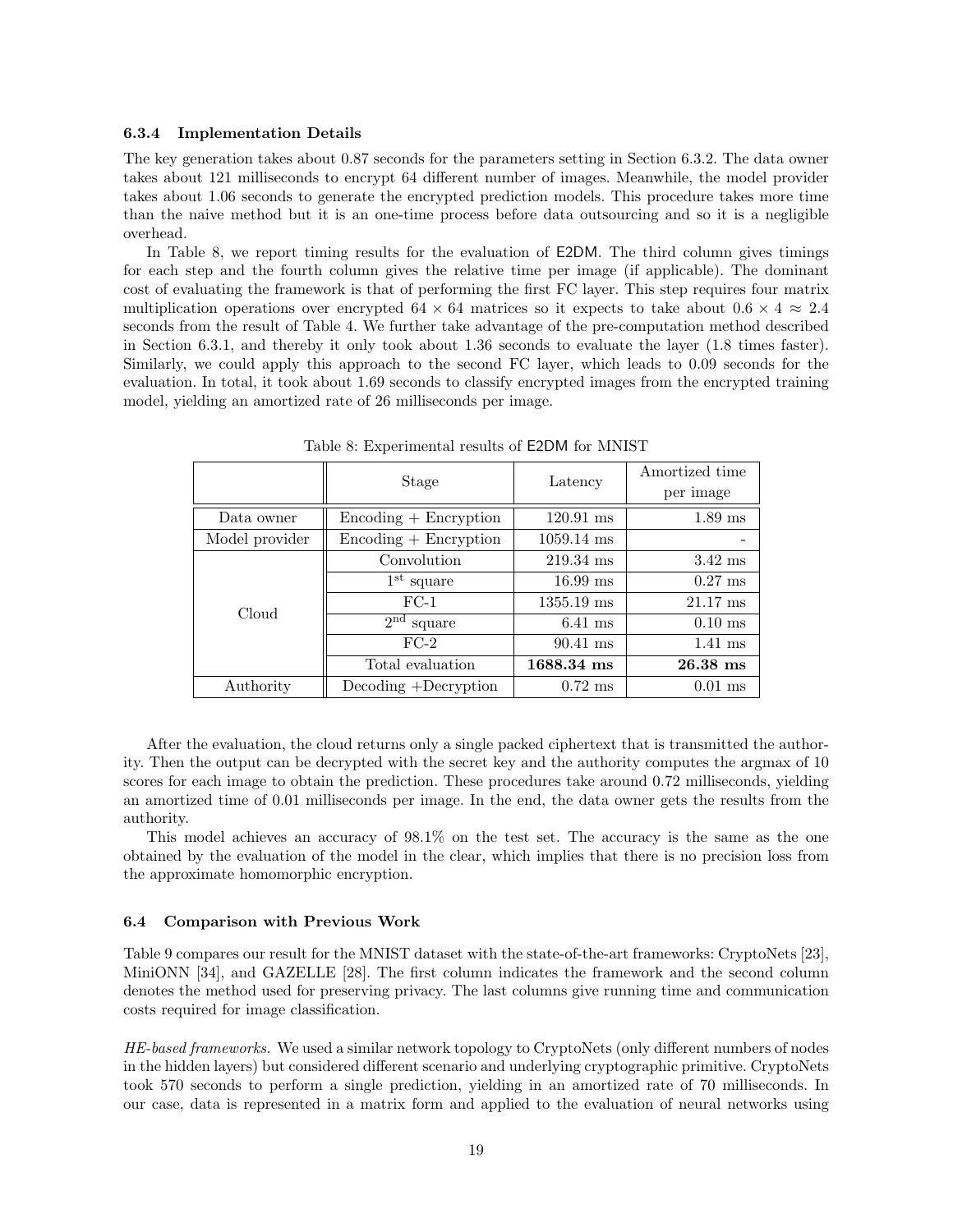homomorphic matrix operations. As a result, E2DM achieves 340-fold reduction in latency and 34-fold reduction in message sizes. CryptoNets allows more SIMD parallelism, so it could give better amortized running time. However, this implies that CryptoNets requires a very large number of prediction to yield better amortized complexity, so its framework turns out to be less competitive in practice.

Mixed protocol frameworks. Liu et al. [34] presented MiniONN framework of privacy-preserving neural networks by employing a ciphertext packing technique as a pre-processing tool. Recently, Juvekar et al. [28] presented GAZELLE that deploys automorphism structure of an underlying HE scheme to perform matrix-vector multiplication, thereby improving the performance significantly. It took 30 milliseconds to classify one image from the MNIST dataset and has an online bandwidth cost of 0.5 MB. Even though these mixed protocols achieve relatively fast run-time, they require interaction between protocol participants, resulting in high bandwidth usage.

| Method<br>Framework |         | Runtime                  |          |                   | Communication cost |                        |          |           |           |
|---------------------|---------|--------------------------|----------|-------------------|--------------------|------------------------|----------|-----------|-----------|
|                     | Offline | Online                   |          | Total   Amortized | Offline            | Online                 | Total    | Amortized |           |
| CryptoNets          | HЕ      | $\overline{\phantom{a}}$ | -        | 570 s             | $70 \text{ ms}$    |                        |          | 595.5 MB  | $0.07$ MB |
| MiniONN             | HE, MPC | $0.88$ s                 | 0.40 s   | $1.28$ s          | $1280$ ms          | $\vert$ 3.6 MB $\vert$ | 44 MB    | 47.6 MB   | $47.6$ MB |
| <b>GAZELLE</b>      | HE. MPC |                          | $0.03$ s | $0.03$ s          | $30 \text{ ms}$    |                        | $0.5$ MB | $0.5$ MB  | $0.5$ MB  |
| E <sub>2</sub> DM   | HЕ      | -                        |          | 1.69 s            | $26 \text{ ms}$    |                        |          | 23.93 MB  | $0.37$ MB |

Table 9: Privacy-preserving neural network frameworks for MNIST

# 7 Related Works

#### 7.1 Secure Outsourced Matrix Computation

Matrix multiplication can be performed using a series of inner products. Wu and Haven [48] suggested the first secure inner product method in a SIMD environment. Their approach is to encrypt each row or column of a matrix into an encrypted vector and obtain component-wise product of two input vectors by performing a single homomorphic multiplication. However, it should aggregate all the elements over the plaintext slots in order to get the desired result and this procedure requires at least log d automorphisms. Since one can apply this solution to each row of A and each column of B, the total complexity of secure matrix multiplication is about  $d^2$  multiplications and  $d^2$  log d automorphisms.

Recently, several other approaches have been considered by applying the encoding methods of Lauter et al. [40] and Yasuda et al. [49] on an RLWE-based HE scheme. Duong et al. [17] proposed a method to encode a matrix as a constant polynomial in the native plaintext space. Then secure matrix multiplication requires only one homomorphic multiplication over packed ciphertexts. This method was later improved in [37]. However, this solution has a serious drawback for practical use: the resulting ciphertext has nonmeaningful terms in its coefficients, so for more computation, it should be decrypted and re-encoded by removing the terms in the plaintext polynomial.

Most of related works focus on verifiable secure outsourcing of matrix computation [11, 4, 38, 19]. In their protocols, a client delegates a task to an untrusted server and the server returns the computation result with a proof of the correctness of the computation. There are general results [20, 15, 19] of verifiable secure computation outsourcing by applying a fully HE scheme with Yao's Garbled circuit or pseudorandom functions. However, it is still far from practical to apply these theoretical approaches to real-world applications.

### 7.2 Privacy-preserving Neural Networks Predictions

Privacy-preserving deep learning prediction models were firstly considered by Gilad-Bachrach et al. [23]. The authors presented the private evaluation protocol CryptoNets for CNN. A number of subsequent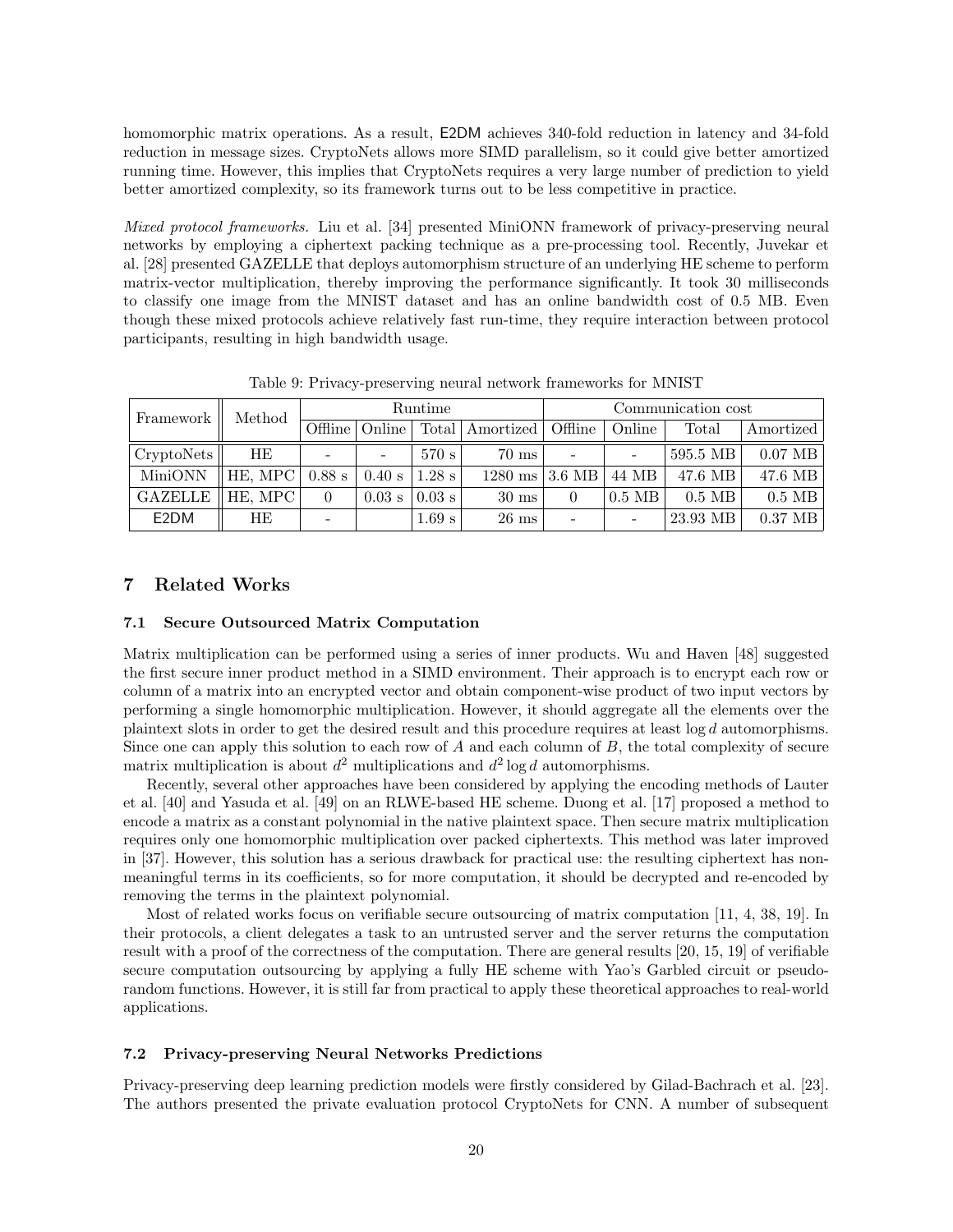works have improved it by normalizing weighted sums prior to applying the approximate activation function [10], or by employing a fully HE to apply an evaluation of an arbitrary deep neural networks [7].

There are other approaches for privacy-preserving deep learning prediction based on MPC [5, 41] or its combination with (additively) HE. The idea behind such hybrid protocols is to evaluate scalar products using HE and compute activation functions (e.g. threshold or sigmoid) using MPC technique. Mohassel and Zhang [39] applied the mixed-protocol framework of [16] to implement neural networks training and evaluation in a two-party computation setting. Liu et al. [34] presented MiniONN to transform an existing neural network to an oblivious neural network by applying a SIMD batching technique. Riazi et al. [42] designed Chameleon, which relies on a trusted third-party. Their frameworks were later improved in [28] by leveraging effective use of packed ciphertexts. Even though these hybrid protocols could improve efficiency, they result in high bandwidth and long network latency.

# 8 Conclusion and Future Work

In this paper, we presented a practical solution for secure outsourced matrix computation. We did demonstrate its applicability by presenting a novel framework E2DM for secure evaluation of encrypted neural networks on encrypted data. Our experimentation shows that E2DM achieves lower size of encrypted messages and latency compared to CryptoNets.

Our secure matrix computation primitive can be applied to various computing applications such as genetic testing and machine learning. In particular, we can investigate financial model evaluation based on our E2DM framework. Our another future work is to extend the matrix computation mechanism for more advanced operations.

# References

- 1. M. Abadi, A. Agarwal, P. Barham, E. Brevdo, Z. Chen, C. Citro, G. S. Corrado, A. Davis, J. Dean, M. Devin, et al. Tensorflow: Large-scale machine learning on heterogeneous distributed systems, 2015. https://www. tensorflow.org.
- 2. M. R. Albrecht, R. Player, and S. Scott. On the concrete hardness of learning with errors. Journal of Mathematical Cryptology, 9(3):169–203, 2015.
- 3. C. S. Alliance. Security guidance for critical areas of focus in cloud computing, 2009. http://www. cloudsecurityalliance.org.
- 4. M. J. Atallah and K. B. Frikken. Securely outsourcing linear algebra computations. In Proceedings of the 5th ACM Symposium on Information, Computer and Communications Security, pages 48–59. ACM, 2010.
- 5. M. Barni, C. Orlandi, and A. Piva. A privacy-preserving protocol for neural-network-based computation. In Proceedings of the 8th workshop on Multimedia and security, pages 146–151. ACM, 2006.
- 6. J. W. Bos, K. Lauter, J. Loftus, and M. Naehrig. Improved security for a ring-based fully homomorphic encryption scheme. In Cryptography and Coding, pages 45-64. Springer, 2013.
- 7. F. Bourse, M. Minelli, M. Minihold, and P. Paillier. Fast homomorphic evaluation of deep discretized neural networks. In Annual International Cryptology Conference, pages 483–512. Springer, 2018.
- 8. Z. Brakerski. Fully homomorphic encryption without modulus switching from classical GapSVP. In Advances in Cryptology–CRYPTO 2012, pages 868–886. Springer, 2012.
- 9. Z. Brakerski, C. Gentry, and V. Vaikuntanathan. (Leveled) fully homomorphic encryption without bootstrapping. In Proc. of ITCS, pages 309–325. ACM, 2012.
- 10. H. Chabanne, A. de Wargny, J. Milgram, C. Morel, and E. Prouff. Privacy-preserving classification on deep neural network. IACR Cryptology ePrint Archive, 2017:35, 2017.
- 11. D. Chaum and T. P. Pedersen. Wallet databases with observers. In Annual International Cryptology Conference, pages 89–105. Springer, 1992.
- 12. J. H. Cheon, K. Han, A. Kim, M. Kim, and Y. Song. A full RNS variant of approximate homomorphic encryption. In International Conference on Selected Areas in Cryptography. Springer, 2018.
- 13. J. H. Cheon, A. Kim, M. Kim, and Y. Song. Homomorphic encryption for arithmetic of approximate numbers. In International Conference on the Theory and Application of Cryptology and Information Security, pages 409–437. Springer, 2017.
- 14. F. Chollet et al. Keras, 2015. https://github.com/keras-team/keras.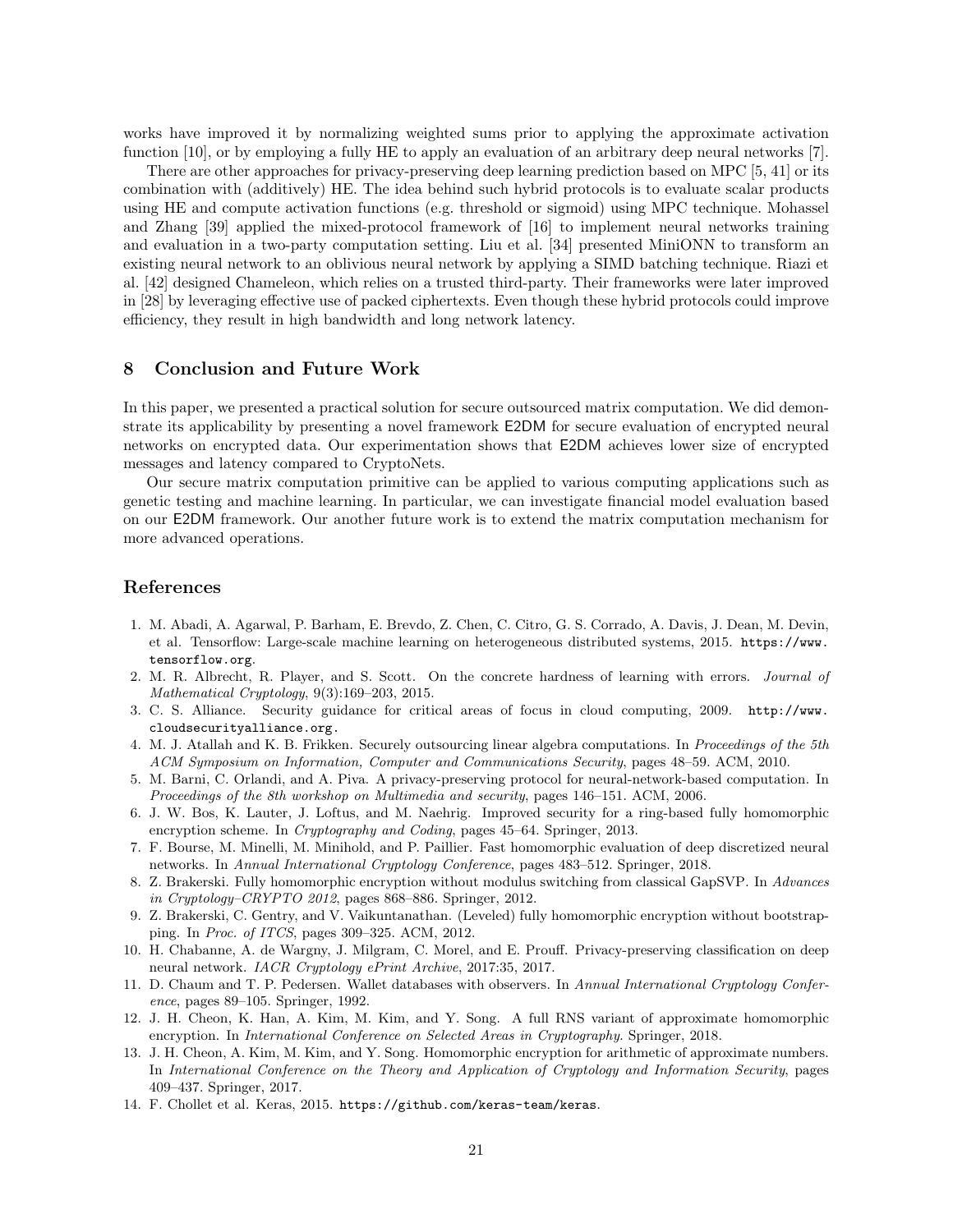- 15. K.-M. Chung, Y. T. Kalai, F.-H. Liu, and R. Raz. Memory delegation. In Annual Cryptology Conference, pages 151–168. Springer, 2011.
- 16. D. Demmler, T. Schneider, and M. Zohner. ABY-a framework for efficient mixed-protocol secure two-party computation. In NDSS, 2015.
- 17. D. H. Duong, P. K. Mishra, and M. Yasuda. Efficient secure matrix multiplication over lwe-based homomorphic encryption. Tatra Mountains Mathematical Publications, 67(1):69-83, 2016.
- 18. J. Fan and F. Vercauteren. Somewhat practical fully homomorphic encryption. IACR Cryptology ePrint Archive, 2012:144, 2012.
- 19. D. Fiore and R. Gennaro. Publicly verifiable delegation of large polynomials and matrix computations, with applications. In Proceedings of the 2012 ACM conference on Computer and communications security, pages 501–512. ACM, 2012.
- 20. R. Gennaro, C. Gentry, and B. Parno. Non-interactive verifiable computing: Outsourcing computation to untrusted workers. In Annual Cryptology Conference, pages 465–482. Springer, 2010.
- 21. C. Gentry et al. Fully homomorphic encryption using ideal lattices. In STOC, volume 9, pages 169–178, 2009.
- 22. C. Gentry, S. Halevi, and N. P. Smart. Homomorphic evaluation of the AES circuit. In Advances in Cryptology– CRYPTO 2012, pages 850–867. Springer, 2012.
- 23. R. Gilad-Bachrach, N. Dowlin, K. Laine, K. Lauter, M. Naehrig, and J. Wernsing. CryptoNets: Applying neural networks to encrypted data with high throughput and accuracy. In *International Conference on* Machine Learning, pages 201–210, 2016.
- 24. S. Halevi and V. Shoup. Algorithms in helib. In Annual Cryptology Conference, pages 554–571. Springer, 2014.
- 25. S. Halevi and V. Shoup. Bootstrapping for helib. In Annual International conference on the theory and applications of cryptographic techniques, pages 641–670. Springer, 2015.
- 26. S. Halevi and V. Shoup. Faster homomorphic linear transformations in helib. In Annual International Cryptology Conference, pages 93–120. Springer, 2018.
- 27. X. Jiang, Y. Zhao, X. Wang, B. Malin, S. Wang, L. Ohno-Machado, and H. Tang. A community assessment of privacy preserving techniques for human genomes. *BMC Med. Inform. Decis. Mak.*, 14 Suppl 1(Suppl 1):S1, Dec. 2014.
- 28. C. Juvekar, V. Vaikuntanathan, and A. Chandrakasan. GAZELLE: A low latency framework for secure neural network inference. In 27th USENIX Security Symposium (USENIX Security 18), Baltimore, MD, 2018. USENIX Association.
- 29. M. Kim and K. Lauter. Private genome analysis through homomorphic encryption. *BMC medical informatics* and decision making, 15(Suppl 5):S3, 2015.
- 30. M. Kim, Y. Song, B. Li, and D. Micciancio. Semi-parallel logistic regression for gwas on encrypted data. IACR Cryptology ePrint Archive, 2019:294, 2019.
- 31. M. Kim, Y. Song, S. Wang, Y. Xia, and X. Jiang. Secure logistic regression based on homomorphic encryption: Design and evaluation. JMIR medical informatics, 6(2), 2018.
- 32. A. Krizhevsky, I. Sutskever, and G. E. Hinton. Imagenet classification with deep convolutional neural networks. In Advances in neural information processing systems, pages 1097-1105, 2012.
- 33. Y. LeCun. The mnist database of handwritten digits. http://yann. lecun. com/exdb/mnist/, 1998.
- 34. J. Liu, M. Juuti, Y. Lu, and N. Asokan. Oblivious neural network predictions via minionn transformations. In Proceedings of the 2017 ACM SIGSAC Conference on Computer and Communications Security, pages 619–631. ACM, 2017.
- 35. E. Makri, D. Rotaru, N. P. Smart, and F. Vercauteren. Pics: Private image classification with SVM. Cryptology ePrint Archive, Report 2017/1190, 2017. https://eprint.iacr.org/2017/1190.
- 36. R. Miotto, F. Wang, S. Wang, X. Jiang, and J. T. Dudley. Deep learning for healthcare: review, opportunities and challenges. Brief. Bioinform., May 2017.
- 37. P. K. Mishra, D. H. Duong, and M. Yasuda. Enhancement for secure multiple matrix multiplications over ringlwe homomorphic encryption. In International Conference on Information Security Practice and Experience, pages 320–330. Springer, 2017.
- 38. P. Mohassel. Efficient and secure delegation of linear algebra. IACR Cryptology ePrint Archive, 2011:605, 2011.
- 39. P. Mohassel and Y. Zhang. SecureML: A system for scalable privacy-preserving machine learning. In Security and Privacy (SP), 2017 IEEE Symposium on, pages 19–38. IEEE, 2017.
- 40. M. Naehrig, K. Lauter, and V. Vaikuntanathan. Can homomorphic encryption be practical? In Proceedings of the 3rd ACM workshop on Cloud computing security workshop, pages 113–124. ACM, 2011.
- 41. C. Orlandi, A. Piva, and M. Barni. Oblivious neural network computing via homomorphic encryption. EURASIP Journal on Information Security, 2007(1):037343, 2007.